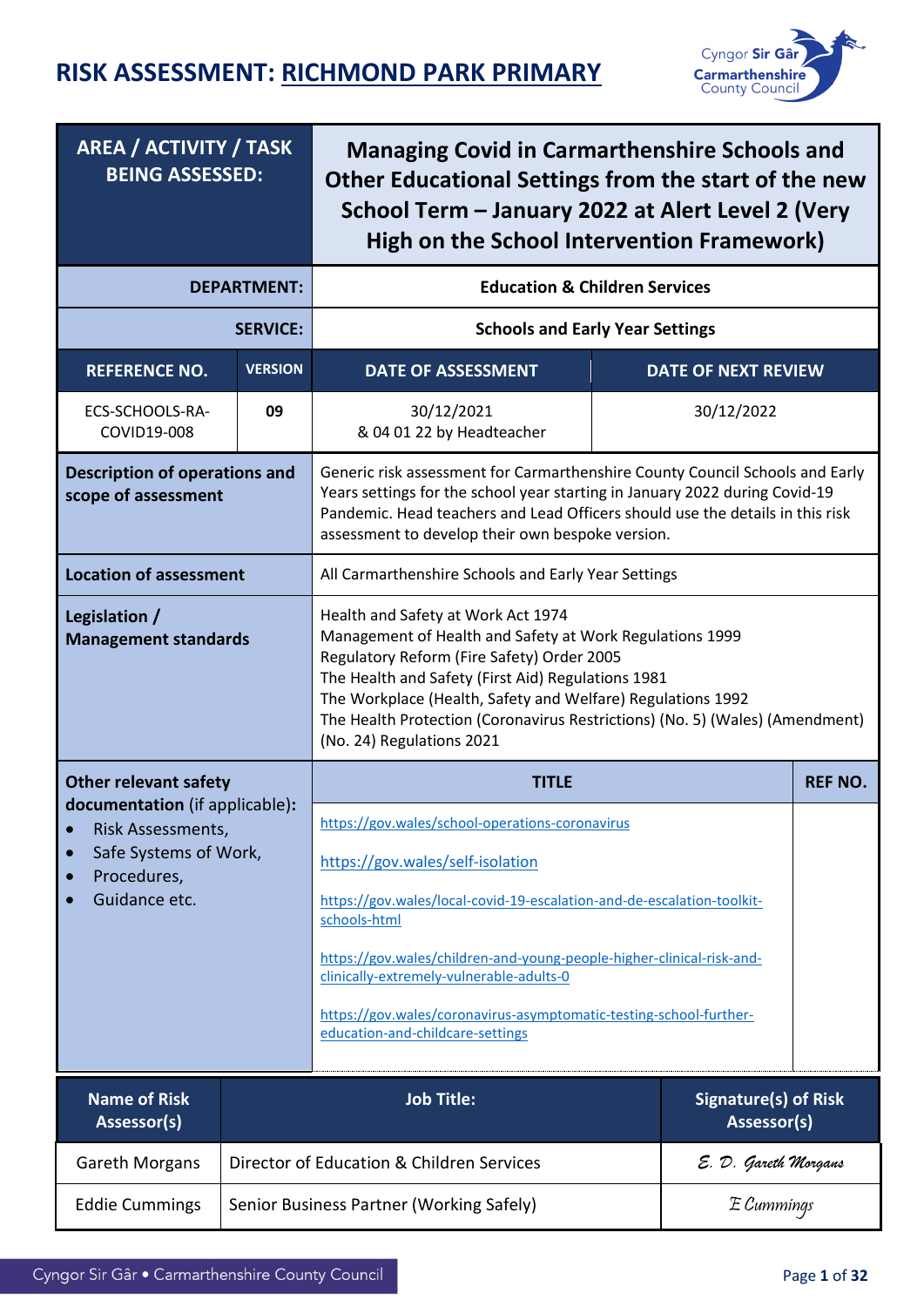In response to the threat from the Omicron Variant, the Welsh Government has moved Wales to Alert Level 2 and new measures were announced on 26<sup>th</sup> December. Schools have been required to adopt the measures outlined as "Very High" in the **[Schools Infection Control Framework](https://gov.wales/local-covid-19-escalation-and-de-escalation-toolkit-schools-html)** 

Head teachers, staff, pupils, and parents will understandably have concerns regarding the possible impact of this new variant on schools. The current consensus is that the Omicron Variant is more transmissible that other variants, but its risk of increased harm across all age groups has not yet been determined. The evidence from Carmarthenshire's Infection Control Team remains that schools are not a key source of transmission; therefore, it is important that as a head teacher, you retain confidence in the Covid mitigations that you have successful put in place and maintained over the previous twenty two months and that these will continue to be effective in your school against this new variant.

For head teachers, this requires them to introduce additional Covid mitigation measures from the start of the new January term. The first two days of the new term have been allocated as planning days for head teachers, SLTs and staff to plan and develop these additional measures for their schools. This will include appropriate consultation and communication with staff, pupils, parents and if appropriate, Trade Union Representatives. Staff should be encouraged to raise any concerns they may have with Headteachers, and where they cannot be addressed locally, queries should be forwarded to the appropriate Local Authority officer

This updated risk assessment contains details of these changes and how schools are required to manage Covid from January 2022. Headteachers are required to use this risk assessment to review and update their current risk assessment. **Where no new guidance is included in this document, Headteachers are to continue to follow their current arrangements.** The completed risk assessment is to be signed off by the Headteacher and Chair of Governors and shared with everyone affected by the contents

As with previous iterations of school's Covid risk assessments, the mitigations required in schools should not be regarded as "all-or nothing" options. For various reasons, head teachers will have to make compromises that balance the risk of Covid transmission against the practical and operational requirements of maintaining the educational provision of the school and the wellbeing of pupils and staff. Head teachers and staff should adopt the rule of "doing the best we can, when we can" i.e., best endeavours as their guiding principle.

Headteachers have a key role in reinforcing the message to staff and pupils of the importance of complying with the Covid safety arrangements in place. Additional compliance monitoring of staff and pupils by Headteachers will be required to meet this higher level of adherence.

Carmarthenshire's Infection Control Team and the Education Department will continue to monitor Covid cases across all schools and will advise head teachers when a CMG is required to analyse their cases numbers and discuss and advise if additional mitigation measures are required.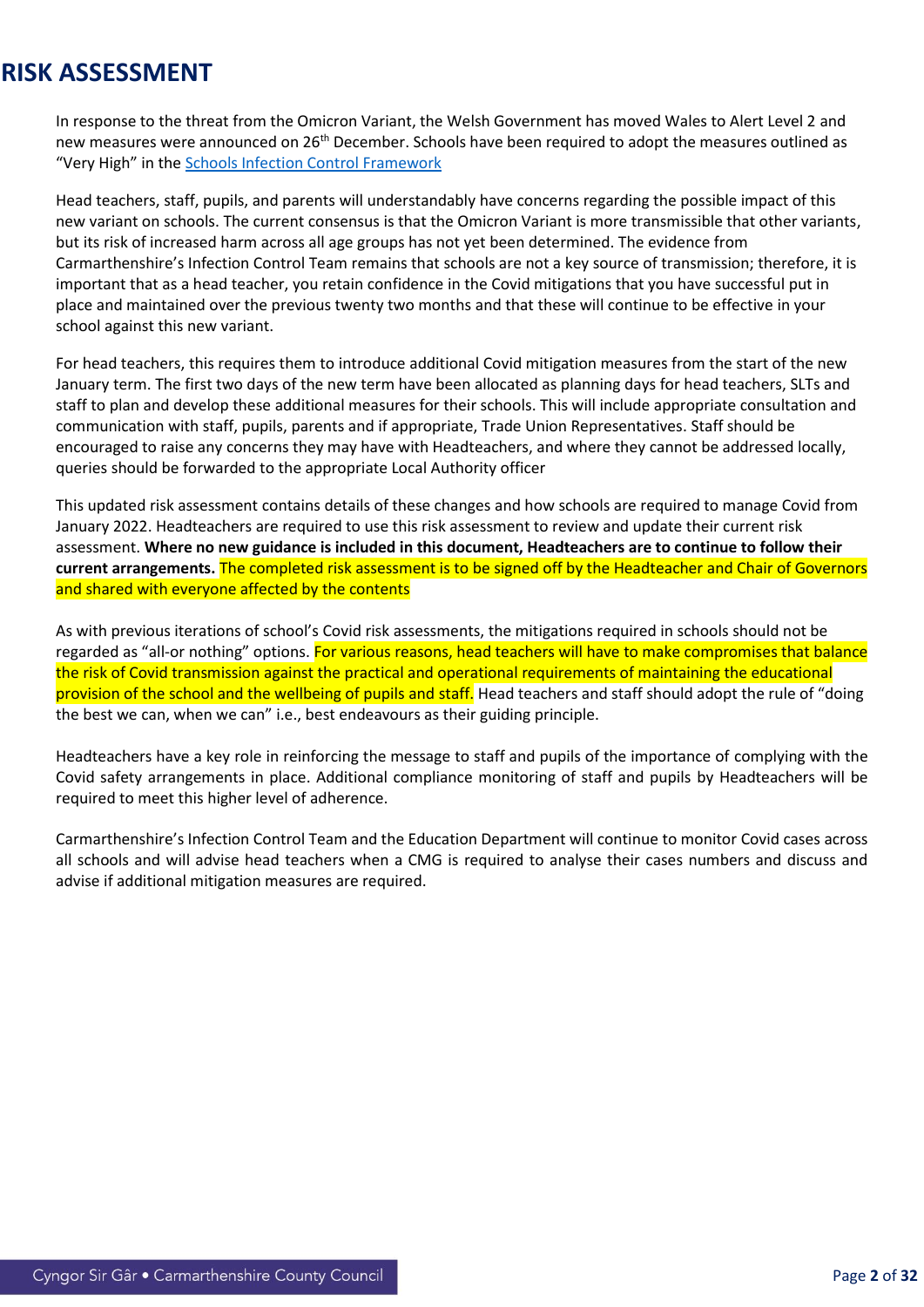

| <b>Item</b><br>index | <b>Identify</b><br>Hazard(s)                            | Who/What is likely<br>to be harmed and<br>how?                                                                                                                                                                         | <b>Current Control Measures</b>                                                                                                                                                                                                                                                                                                                                                                                                                                                 | <b>Risk Rating</b> | Further actions required to reduce risk &<br>person responsible for action                                                                                                                                                                                                                                                                                                                                                                                                                                                                                                                                                                                                                                                                                                                                                                                                                                                                                                                                                                                                                                                                                                                                                                                                                                                                                                                                | <b>Residua</b><br>$l$ risk(s) |
|----------------------|---------------------------------------------------------|------------------------------------------------------------------------------------------------------------------------------------------------------------------------------------------------------------------------|---------------------------------------------------------------------------------------------------------------------------------------------------------------------------------------------------------------------------------------------------------------------------------------------------------------------------------------------------------------------------------------------------------------------------------------------------------------------------------|--------------------|-----------------------------------------------------------------------------------------------------------------------------------------------------------------------------------------------------------------------------------------------------------------------------------------------------------------------------------------------------------------------------------------------------------------------------------------------------------------------------------------------------------------------------------------------------------------------------------------------------------------------------------------------------------------------------------------------------------------------------------------------------------------------------------------------------------------------------------------------------------------------------------------------------------------------------------------------------------------------------------------------------------------------------------------------------------------------------------------------------------------------------------------------------------------------------------------------------------------------------------------------------------------------------------------------------------------------------------------------------------------------------------------------------------|-------------------------------|
| 1.                   | <b>Contacts</b><br>between staff<br>and pupil<br>groups | Pupils<br>Staff<br>Risk of transmission<br>through increased<br>personal contacts<br>across pupil groups<br>Results include<br>large numbers of<br>pupils and staff<br>having to self-<br>isolate as close<br>contacts | The majority of staff and<br>pupils will have been<br>vaccinated under the PHW<br>vaccination scheme<br>Schools are currently<br>following "high level" Covid<br>mitigation measures<br>High quality, three layer face<br>coverings are available for<br>staff and pupils via PPE<br>General<br>Cleaning materials and hand<br>sanitisers available via PPE<br>General<br>Signage available via PPE<br>General<br><b>Additional cleaning</b><br>arrangements remain in<br>place | <b>Medium</b>      | 1.1 Schools should develop plans for the re-introduction of<br>contact groups or "bubbles" to reduce the number of daily<br>contacts for staff and pupils.<br>1.2 As with previous measures, schools should arrange the<br>makeup of these contact groups in a way that strikes a<br>suitable and proportionate balance between reducing<br>contacts, maintaining suitable educational provision,<br>considers the wellbeing of staff and pupils and allowing for<br>the practical operating of the school.<br>1.3 Wherever possible, mixing between pupils and staff from<br>individual contact groups should be minimised and head<br>teachers may need to re-introduce or review their<br>arrangements to ensure:<br>Separate start and finish times to the school day<br>Segregation during play/break times<br><b>Segregation during lunch times</b><br>Minimise movement through school<br>1.4 It may not be practical for all schools to be able to<br>maintain pupil contact groups strictly by age. Mixed age<br>contact groups are acceptable, but for consistency, the make-<br>up of these contact groups should remain the same during the<br>time they are in school.<br>1.5 It is recognised that measures to reduce the mixing of very<br>young pupils in classrooms are difficult to maintain, but older<br>pupils should be seated side by side and facing forward<br>wherever possible | Low                           |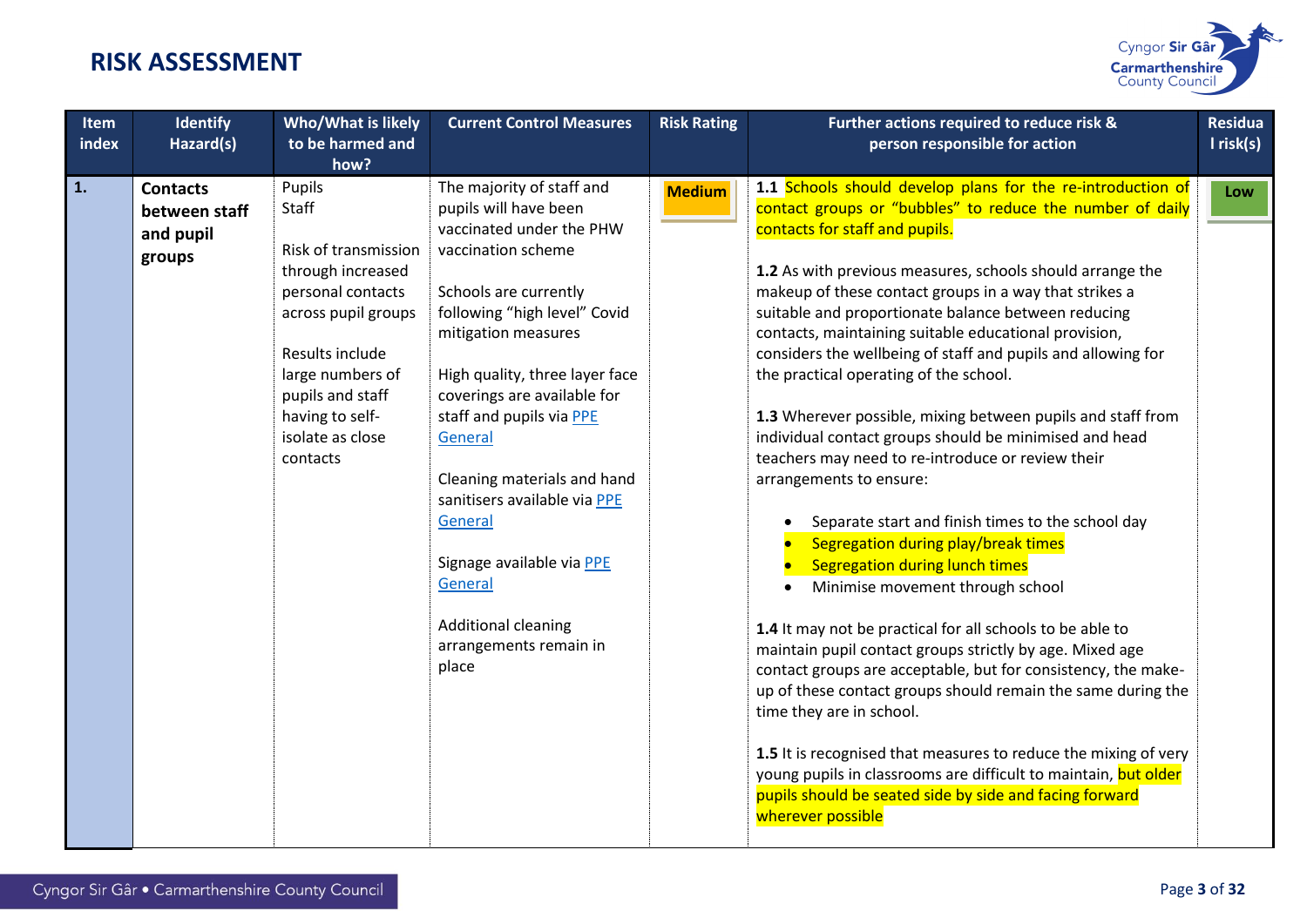

| <b>Item</b><br>index | <b>Identify</b><br>Hazard(s) | Who/What is likely<br>to be harmed and<br>how? | <b>Current Control Measures</b> | <b>Risk Rating</b> | Further actions required to reduce risk &<br>person responsible for action                                                                                                                                                                                      | <b>Residua</b><br>I risk(s) |
|----------------------|------------------------------|------------------------------------------------|---------------------------------|--------------------|-----------------------------------------------------------------------------------------------------------------------------------------------------------------------------------------------------------------------------------------------------------------|-----------------------------|
|                      |                              |                                                |                                 |                    | 1.6 It should be noted that other operational requirements<br>such as staffing levels, costs, time restrictions and lack of<br>available seating may mean that absolute segregation<br>between contact groups may not always be possible during<br>lunch times. |                             |
|                      |                              |                                                |                                 |                    | In schools where the mixing of contact groups at lunchtimes<br>cannot be avoided, head teachers should discuss and agree<br>suitable lunchtime arrangements with catering staff and, the<br>following measures are to be in place and monitored:                |                             |
|                      |                              |                                                |                                 |                    | Minimise the time spent in the dining hall<br>Maintain good levels of ventilation at all times<br>Keep pupils in contact groups<br>Staff and pupils in secondary schools to wear high<br>quality, three layer face coverings (unless exempt),<br>until seated   |                             |
|                      |                              |                                                |                                 |                    | Staff and pupils to wash/sanitise their hands on<br>entering and leaving the dining hall<br>Effective cleaning arrangements to be in place<br>$\bullet$                                                                                                         |                             |
|                      |                              |                                                |                                 |                    | 1.7 In secondary schools where pupils and staff are required<br>to move between contact groups for individual subjects and<br>lessons, the following arrangements should be maintained:                                                                         |                             |
|                      |                              |                                                |                                 |                    | Pupils to be seated at a maximum distance between<br>each other in classrooms                                                                                                                                                                                   |                             |
|                      |                              |                                                |                                 |                    | Pupils to be seated side by side and facing forward                                                                                                                                                                                                             |                             |
|                      |                              |                                                |                                 |                    | • Maintain good levels of ventilation at all times                                                                                                                                                                                                              |                             |
|                      |                              |                                                |                                 |                    | Staff and pupils to wash/sanitise their hands on                                                                                                                                                                                                                |                             |
|                      |                              |                                                |                                 |                    | entering and leaving the classroom                                                                                                                                                                                                                              |                             |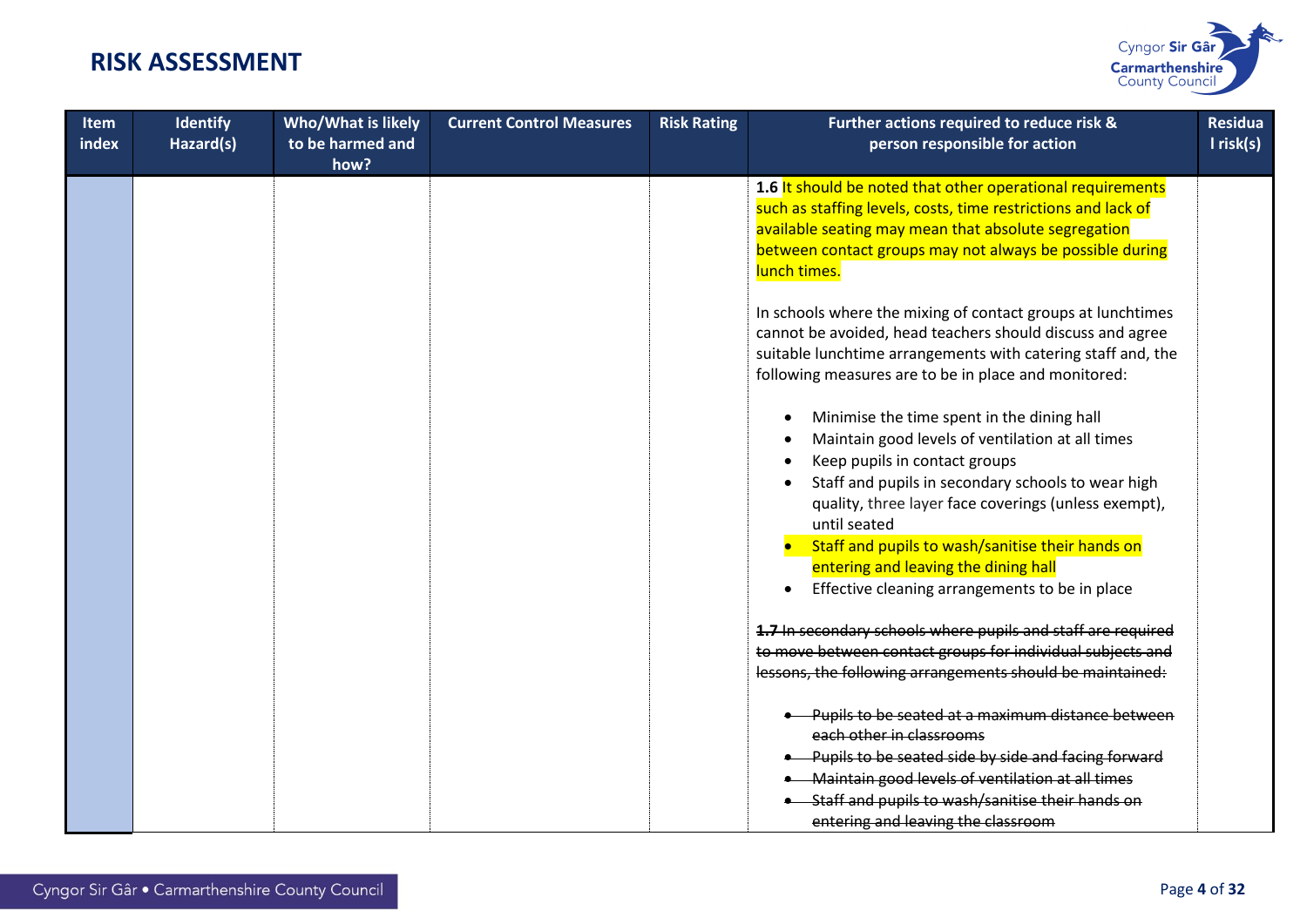

| <b>Item</b><br>index | <b>Identify</b><br>Hazard(s) | Who/What is likely<br>to be harmed and<br>how? | <b>Current Control Measures</b> | <b>Risk Rating</b> | Further actions required to reduce risk &<br>person responsible for action                                                                                                                                                                                                                                                                                                                                                                                     | <b>Residua</b><br>I risk(s) |
|----------------------|------------------------------|------------------------------------------------|---------------------------------|--------------------|----------------------------------------------------------------------------------------------------------------------------------------------------------------------------------------------------------------------------------------------------------------------------------------------------------------------------------------------------------------------------------------------------------------------------------------------------------------|-----------------------------|
|                      |                              |                                                |                                 |                    | Individual workspaces and equipment to be<br>cleaned/sanitised by pupils at the start and end of<br>each lesson<br>High quality, three layer face coverings to be worn<br>(unless exempt)                                                                                                                                                                                                                                                                      |                             |
|                      |                              |                                                |                                 |                    | 1.8 The Welsh Government have announced legislation to<br>allow schools to introduce staggered start and finish times to<br>the school day. Head teachers should consider whether these<br>measures will reduce the number of possible contacts<br>between staff pupils and parents during the drop off and<br>collection periods and re-introduce new school times if<br>appropriate. These should be aligned to the make up of the<br>schools contact groups |                             |
|                      |                              |                                                |                                 |                    | 1.9 All changes to drop off and collection times are to be<br>communicated to parents and others who drop off and collect<br>children, including school transport if appropriate.                                                                                                                                                                                                                                                                              |                             |
|                      |                              |                                                |                                 |                    | 1.20 Head teachers are to ensure that all staff understand the<br>arrangements and their roles and responsibilities in place for<br>the dropping off and collection of pupils. These include:                                                                                                                                                                                                                                                                  |                             |
|                      |                              |                                                |                                 |                    | Maintaining 2m distancing from other adults<br>wherever possible<br>Wearing high quality, three layer face coverings<br>(unless exempt)<br>Pupils to wash/sanitise their hands before and after<br>entering the school<br>The drop off and collection should take place outside<br>wherever practical and weather permitting                                                                                                                                   |                             |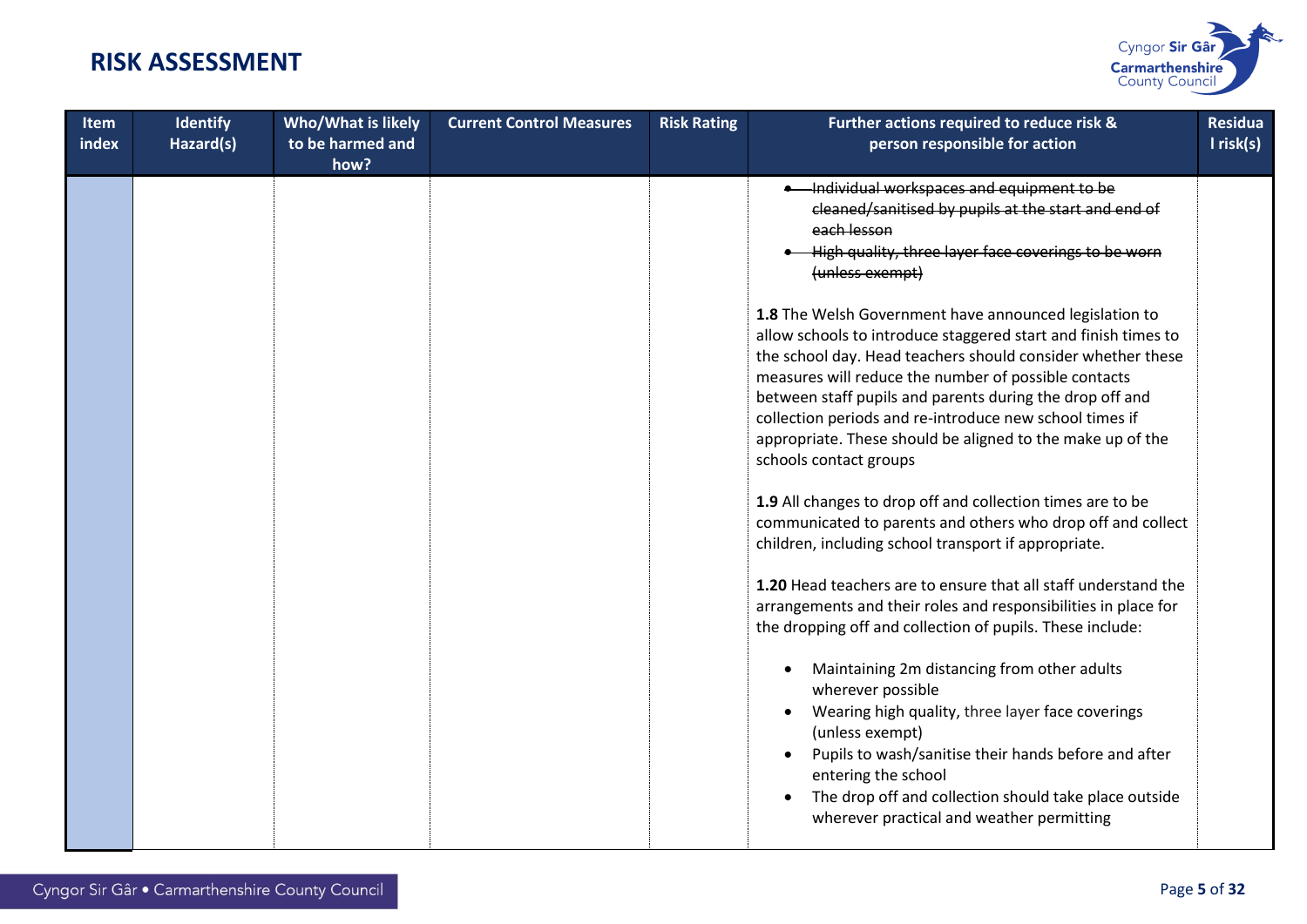

| <b>Item</b><br>index | <b>Identify</b><br>Hazard(s) | Who/What is likely<br>to be harmed and<br>how? | <b>Current Control Measures</b> | <b>Risk Rating</b> | Further actions required to reduce risk &<br>person responsible for action                                                                                                                                                                                                                                                                                                                                                                                                                                                                                                                           | <b>Residua</b><br>$l$ risk(s) |
|----------------------|------------------------------|------------------------------------------------|---------------------------------|--------------------|------------------------------------------------------------------------------------------------------------------------------------------------------------------------------------------------------------------------------------------------------------------------------------------------------------------------------------------------------------------------------------------------------------------------------------------------------------------------------------------------------------------------------------------------------------------------------------------------------|-------------------------------|
|                      |                              |                                                |                                 |                    | 1.21 Parents should be reminded of the risks of congregating<br>at school gates and asked to observe the following<br>arrangements:                                                                                                                                                                                                                                                                                                                                                                                                                                                                  |                               |
|                      |                              |                                                |                                 |                    | Not to attend the school if they have symptoms of<br>Covid, are self-isolating or received a positive LFT or<br><b>PCR</b> test<br>Take a LFT before attending the school<br>One parent only to drop off/collect child<br>Parents are not to enter the school building without<br>an appointment or in an emergency<br>Wear face coverings at all times unless exempt<br>Time their arrival and departure to avoid having to<br>wait outside the school to drop off or collect their<br>child<br>Maintain a minimum of 2m physical distance from<br>other adults including school staff at all times |                               |
|                      |                              |                                                |                                 |                    | 1.22 Schools are not to arrange whole school assemblies or<br>staff meetings. Alternative arrangements including meeting<br>outside and virtual meetings should be considered. This<br>includes Governor's Meetings.                                                                                                                                                                                                                                                                                                                                                                                 |                               |
|                      |                              |                                                |                                 |                    | Some meetings may have to be held "face to face" and in<br>these situations, suitable rooms are to be provided (large<br>enough to allow 2m distancing and remain well ventilated)<br>and staff are to wear face coverings wherever possible. These<br>rooms are to be cleaned between use.                                                                                                                                                                                                                                                                                                          |                               |
|                      |                              |                                                |                                 |                    | 1.23 Head teachers are to review the routes in/out and<br>through their schools and reintroduce measures to reduce<br>congestion and support the separation of contact groups.                                                                                                                                                                                                                                                                                                                                                                                                                       |                               |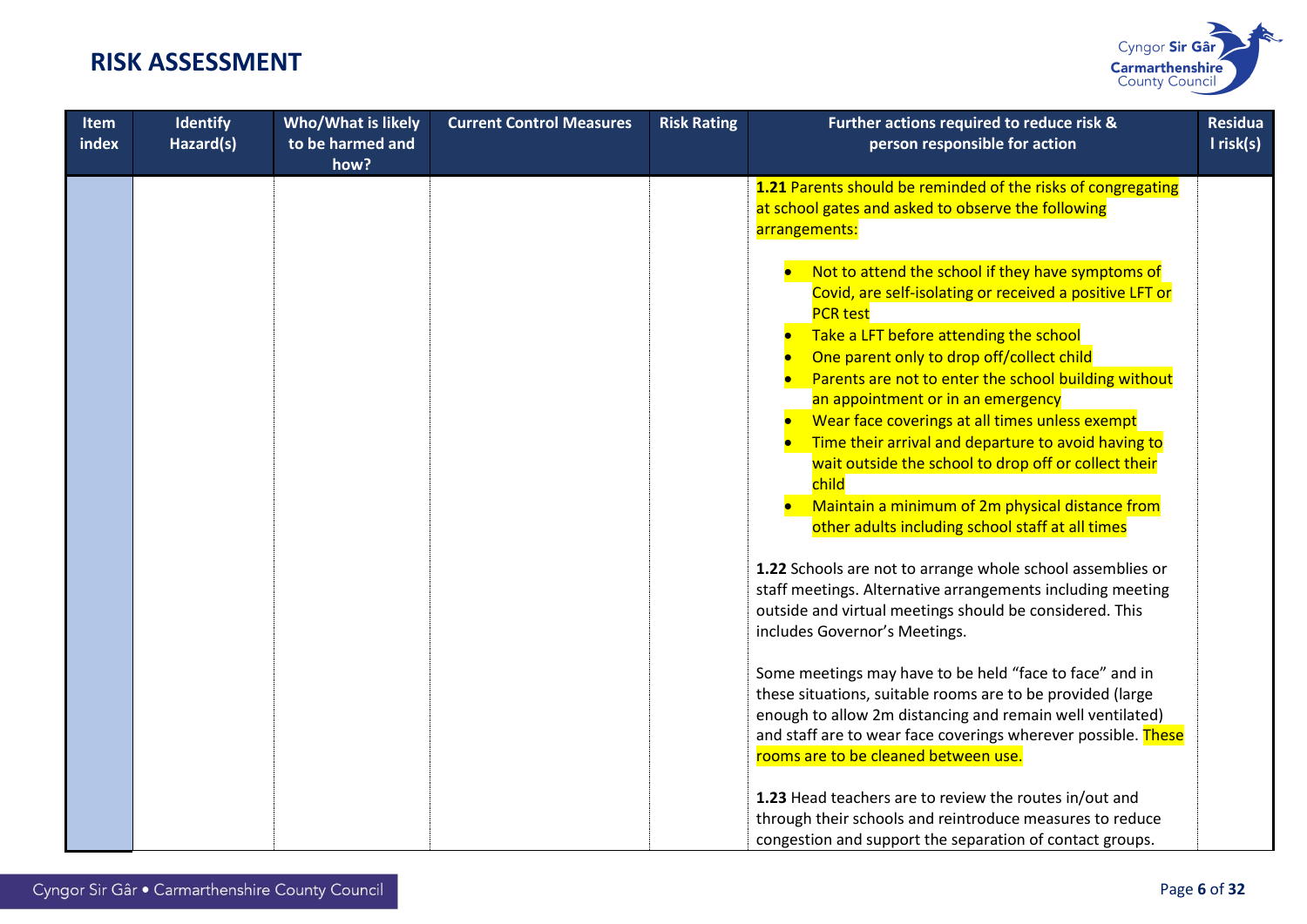

| <b>Item</b><br>index | <b>Identify</b><br>Hazard(s)                                                 | Who/What is likely<br>to be harmed and<br>how?                                    | <b>Current Control Measures</b>                                                                                                                                                                                                       | <b>Risk Rating</b> | Further actions required to reduce risk &<br>person responsible for action                                                                                                                                                                                                                                                                                                                                                                                                                                                                                                                                                                                                                                                                                                                                                                   | <b>Residua</b><br>$l$ risk(s) |
|----------------------|------------------------------------------------------------------------------|-----------------------------------------------------------------------------------|---------------------------------------------------------------------------------------------------------------------------------------------------------------------------------------------------------------------------------------|--------------------|----------------------------------------------------------------------------------------------------------------------------------------------------------------------------------------------------------------------------------------------------------------------------------------------------------------------------------------------------------------------------------------------------------------------------------------------------------------------------------------------------------------------------------------------------------------------------------------------------------------------------------------------------------------------------------------------------------------------------------------------------------------------------------------------------------------------------------------------|-------------------------------|
|                      |                                                                              |                                                                                   |                                                                                                                                                                                                                                       |                    | These may include either one way routes or "give way" routes<br>when this is not practical<br>1.24 Appropriate signage is to be in place to inform/remind<br>staff, pupils, and visitors of these requirements                                                                                                                                                                                                                                                                                                                                                                                                                                                                                                                                                                                                                               |                               |
| 2.                   | <b>Maintaining 2m</b><br>distancing<br>between adults<br>and older<br>pupils | Staff<br>Pupils<br><b>Visitors</b><br>Close contact with                          | Schools have continued to<br>operate with 2m distancing<br>measures in place wherever<br>possible                                                                                                                                     | <b>Medium</b>      | 2.1 Welsh Government have reintroduced the legal<br>requirement for adults to maintain 2m physical distance<br>between themselves and other adults and older pupils<br>wherever possible.                                                                                                                                                                                                                                                                                                                                                                                                                                                                                                                                                                                                                                                    | Low                           |
|                      |                                                                              | an infective person<br>can significantly<br>increases the risk of<br>transmission | Schools have signs and<br>notices in place to<br>remind/inform staff, pupils<br>and visitors or the<br>requirement for 2m<br>distancing<br>Many schools have retained<br>one way measures to<br>prevent congestion in public<br>areas |                    | Secondary school learners should be encouraged to maintain<br>social distance from each other as well as staff members<br>wherever possible<br>2.2 Head teachers are to review the measures they currently<br>have in place in their schools to ensure 2m distancing can be<br>maintained and reintroduce effective mitigations where<br>required. This includes the following communal areas of the<br>school:<br>Classrooms<br><b>Staff rooms</b><br><b>Corridors and access routes</b><br><b>Toilets</b><br><b>Dining rooms</b><br>Reception and office/administrative areas<br>2.3 Head teachers should plan how shared staff areas are set<br>up and used to ensure staff remain distanced from each<br>other. Use of staff rooms should be minimised, although staff<br>must still have a break of a reasonable length during the day. |                               |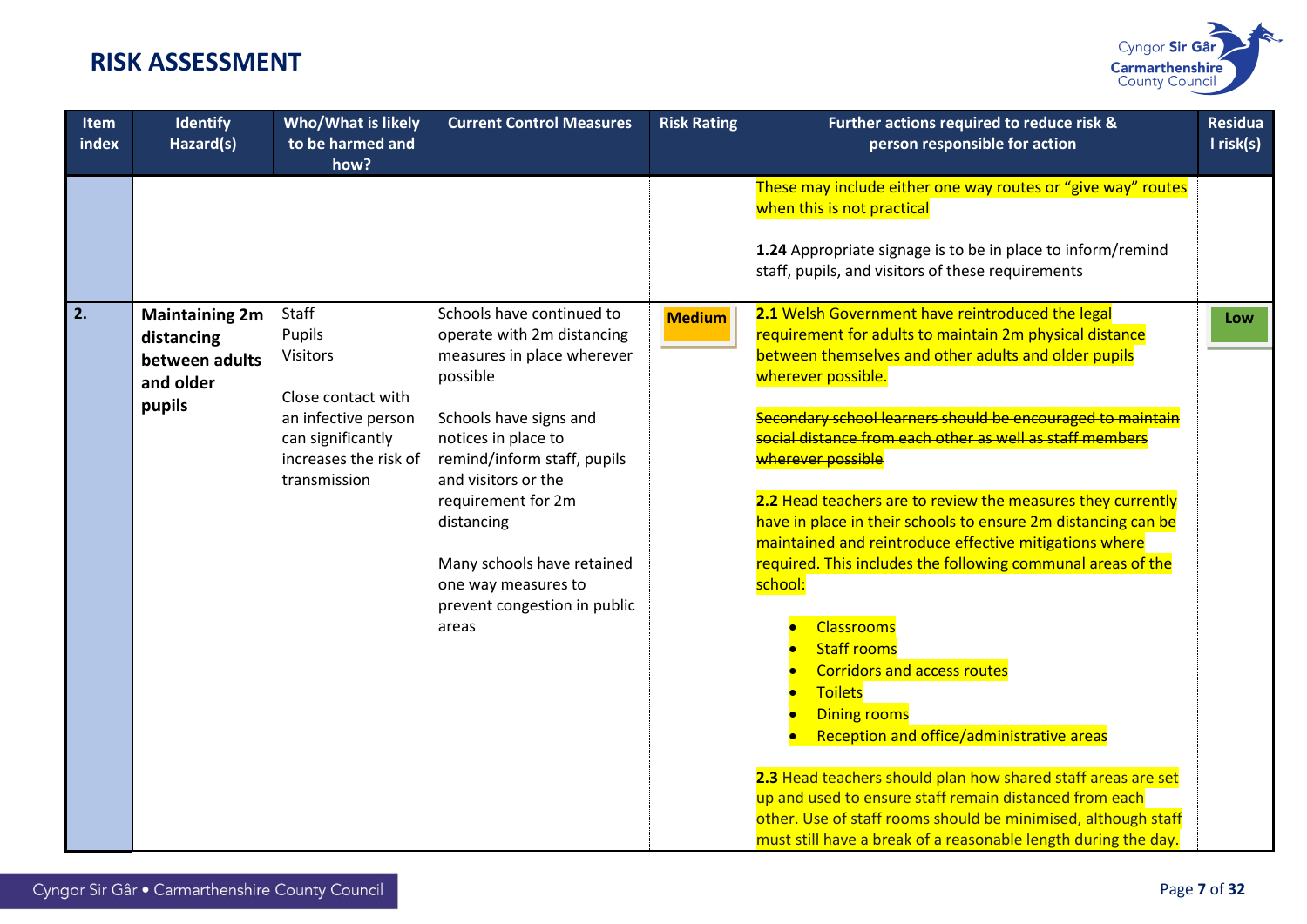

| <b>Item</b><br>index | <b>Identify</b><br>Hazard(s) | Who/What is likely<br>to be harmed and<br>how? | <b>Current Control Measures</b> | <b>Risk Rating</b> | Further actions required to reduce risk &<br>person responsible for action                                                                                                                                                                                                                                                                                                                                                                                                                                                                                                                                                                          | <b>Residua</b><br>I risk(s) |
|----------------------|------------------------------|------------------------------------------------|---------------------------------|--------------------|-----------------------------------------------------------------------------------------------------------------------------------------------------------------------------------------------------------------------------------------------------------------------------------------------------------------------------------------------------------------------------------------------------------------------------------------------------------------------------------------------------------------------------------------------------------------------------------------------------------------------------------------------------|-----------------------------|
|                      |                              |                                                |                                 |                    | This may require schools to utilise other spaces such as halls<br>or spare rooms - we have use of Gweithdy as a spill out<br>staffroom area. Other mitigations may include:                                                                                                                                                                                                                                                                                                                                                                                                                                                                         |                             |
|                      |                              |                                                |                                 |                    | Staff standing at the front of classes and maintaining<br>2m from other adults and older pupils<br>Reducing the numbers of staff who can use staff<br>rooms, reception areas and administrative areas<br>Rearrange access routes to avoid congestion<br>Reducing the numbers of staff and pupils in toilet<br>areas<br>Review the use of smaller rooms within the school<br>Wearing high quality, three layer face coverings<br>where 2m distancing is not possible<br>Seating older learners' side by side and facing<br>forwards, rather than face to face<br>Moving or rearranging unnecessary furniture out of<br>classrooms to make more space |                             |
|                      |                              |                                                |                                 |                    | Schools should also consider how other shared spaces such as<br>libraries and sixth form common rooms are organised and<br>used by staff and learners to ensure social distancing can be<br>maintained.                                                                                                                                                                                                                                                                                                                                                                                                                                             |                             |
|                      |                              |                                                |                                 |                    | 2.4 Foundation Phase learners will be more active in their play<br>based learning and when teaching younger pupils, alternative<br>seating and desk arrangements will not be required. In line<br>with the Foundation Phase pedagogical approach, outside<br>learning should be used to promote independent, child-<br>centred learning activities and should be considered wherever<br>possible                                                                                                                                                                                                                                                    |                             |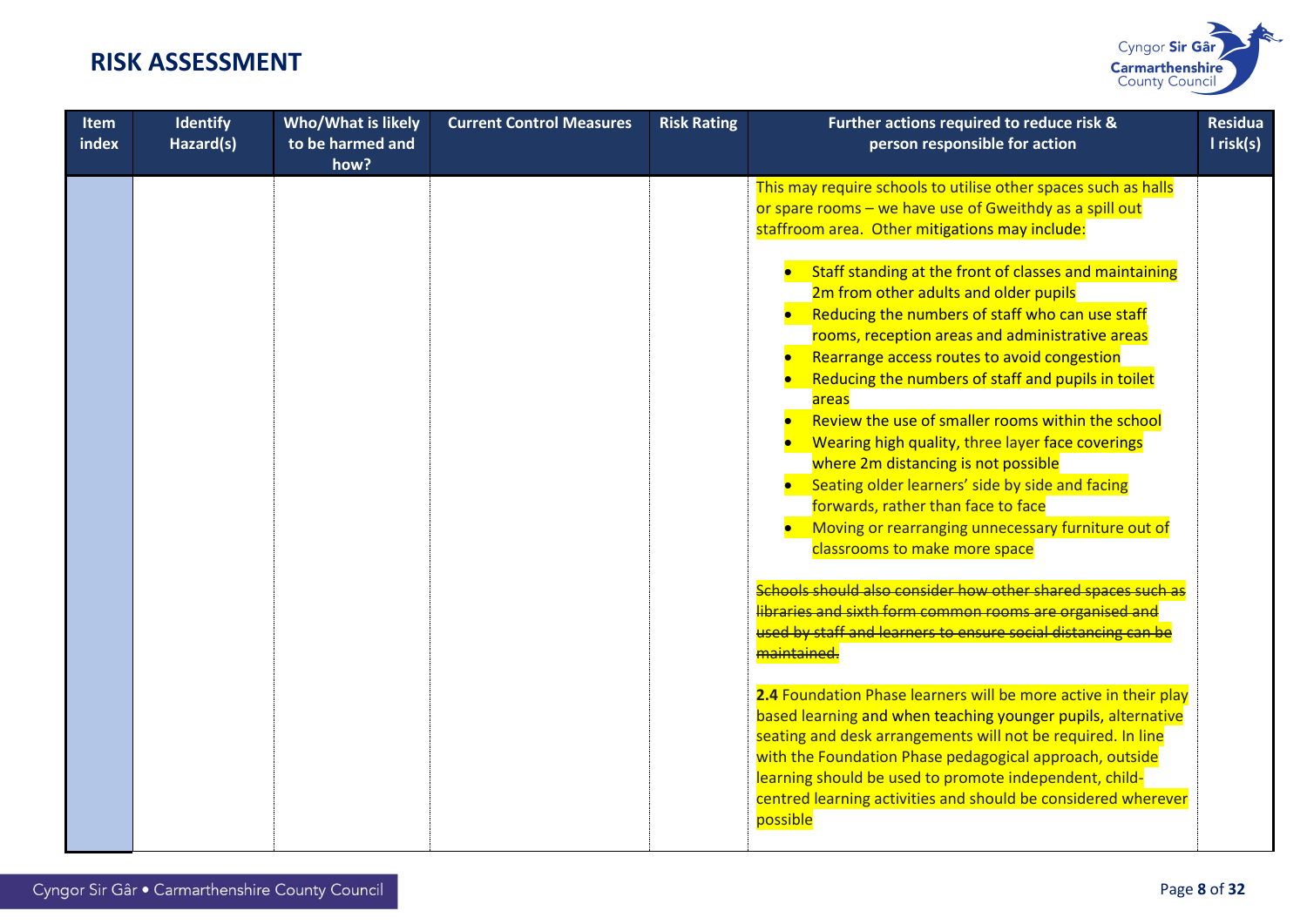

| <b>Item</b><br>index | Identify<br>Hazard(s) | Who/What is likely<br>to be harmed and<br>how? | <b>Current Control Measures</b> | <b>Risk Rating</b> | Further actions required to reduce risk &<br>person responsible for action                                                                                                                                                                                                                                                                                                                                                                                                                                                                                                                                                                                                                                                                   | <b>Residua</b><br>$l$ risk(s) |
|----------------------|-----------------------|------------------------------------------------|---------------------------------|--------------------|----------------------------------------------------------------------------------------------------------------------------------------------------------------------------------------------------------------------------------------------------------------------------------------------------------------------------------------------------------------------------------------------------------------------------------------------------------------------------------------------------------------------------------------------------------------------------------------------------------------------------------------------------------------------------------------------------------------------------------------------|-------------------------------|
|                      |                       |                                                |                                 |                    | 2.5 A&O UNIT: In ALN settings, it is accepted that 2m<br>distancing between staff and pupils is not practical or in some<br>cases, not in the interests of an individual pupil's wellbeing.<br>For all ALN settings, head teachers and Unit Leads should<br>consider the following mitigations:                                                                                                                                                                                                                                                                                                                                                                                                                                              |                               |
|                      |                       |                                                |                                 |                    | Review Pupil's Individual Behavioural Risk<br><b>Assessments</b><br>Wear high quality, three layer face coverings if<br>appropriate when supporting pupils (risk assessments<br>should provide appropriate guidance)<br>Wash/sanitise hands more frequently<br>Avoid face to face contacts wherever practical<br>Wear suitable PPE and practice good personal hygiene<br>if undertaking personal care and follow the school's<br><b>Covid/Intimate Care Policy</b><br>Keep work areas well ventilated<br>Review the arrangements in place when supporting<br>pupils who have behaviours including violence or<br>aggression, spitting, biting, kissing, or licking and<br>remind staff of the mitigations, including the<br>provision of PPE |                               |
|                      |                       |                                                |                                 |                    | 2.6 As 2m distancing in ALN settings is not always appropriate<br>or achievable, and though not mandatory, staff in ALN<br>settings should consider the benefits of being fully vaccinated<br>and parents should be requested to support pupils to take<br>LFTs as appropriate and if safe to do so.                                                                                                                                                                                                                                                                                                                                                                                                                                         |                               |
|                      |                       |                                                |                                 |                    | 2.7 All the above arrangements are to be discussed with staff<br>and any concerns raised by staff are to be addressed by the<br>head teacher/Unit Lead or escalated to LA support                                                                                                                                                                                                                                                                                                                                                                                                                                                                                                                                                            |                               |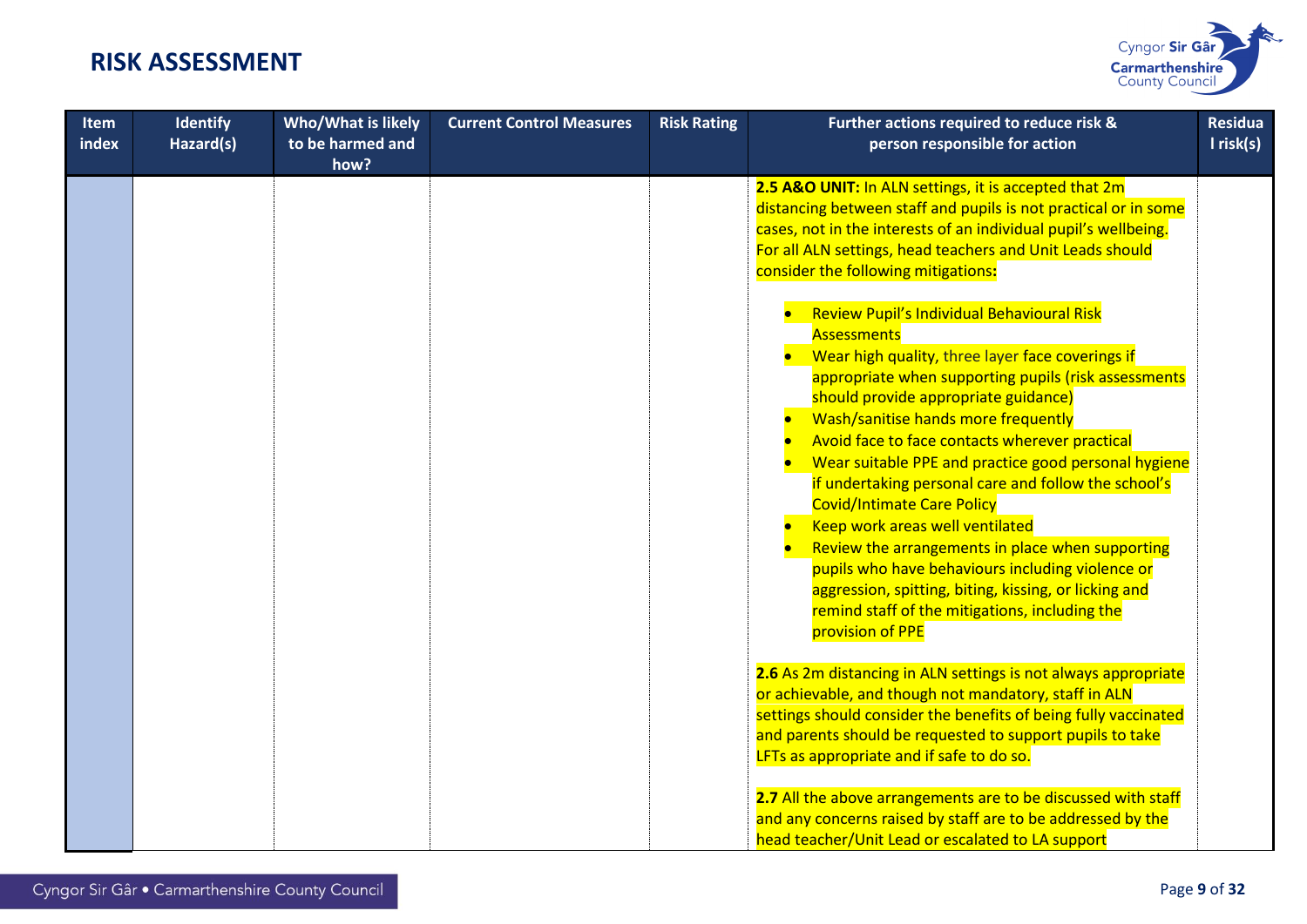

| <b>Item</b><br>index | <b>Identify</b><br>Hazard(s)                                              | Who/What is likely<br>to be harmed and<br>how?                                                                 | <b>Current Control Measures</b>                                                                                                                                                                                                                                                                                                            | <b>Risk Rating</b> | Further actions required to reduce risk &<br>person responsible for action                                                                                                                                                                                                                                                                                                                                                                                                                                                                                                                                                                                                                                                                                                                                                                                                                                                                                                                                                  | <b>Residua</b><br>$l$ risk(s) |
|----------------------|---------------------------------------------------------------------------|----------------------------------------------------------------------------------------------------------------|--------------------------------------------------------------------------------------------------------------------------------------------------------------------------------------------------------------------------------------------------------------------------------------------------------------------------------------------|--------------------|-----------------------------------------------------------------------------------------------------------------------------------------------------------------------------------------------------------------------------------------------------------------------------------------------------------------------------------------------------------------------------------------------------------------------------------------------------------------------------------------------------------------------------------------------------------------------------------------------------------------------------------------------------------------------------------------------------------------------------------------------------------------------------------------------------------------------------------------------------------------------------------------------------------------------------------------------------------------------------------------------------------------------------|-------------------------------|
|                      |                                                                           |                                                                                                                |                                                                                                                                                                                                                                                                                                                                            |                    | 2.8 Head teachers are to review the availability of signage to<br>remind/inform staff, pupils, and visitors of the requirement to<br>maintain 2m distance. Signage is to be placed at all entrances<br>to the school building                                                                                                                                                                                                                                                                                                                                                                                                                                                                                                                                                                                                                                                                                                                                                                                               |                               |
| 3.                   | Use of face<br>coverings in<br>school<br>buildings and<br>on school sites | Staff-Pupils<br>Cross infection if<br>face coverings are<br>not worn correctly<br>or are handled<br>improperly | All pupils and staff in<br>secondary schools and staff<br>in primary schools have been<br>provided with high quality,<br>reusable face coverings that<br>comply with current WHO<br>and Welsh Government<br>standards<br>Posters and notices in place<br>to inform/remind staff and<br>pupils of the requirement to<br>wear face coverings | <b>Medium</b>      | 3.1 In secondary schools, high quality, three layer face<br>coverings or IIR (fluid resistant) face masks are to be worn by<br>all staff, pupils and visitors in classrooms and communal areas<br>unless exempt.<br>This requirement includes the following staff and visitors:<br>Catering staff<br>$\bullet$<br>Caretakers/site managers<br>LA Peripatetic staff<br>Maintenance staff and contractors<br>Parents or others dropping off and collecting pupils<br>$\bullet$<br>3.2 Head teachers are to identify areas of their school or<br>school activities where the wearing of face coverings will be<br>required and communicate this to staff, pupils, and visitors.<br>This should reflect local circumstances and is likely to include<br>spaces of the school, activities where social distancing is<br>difficult, or areas where there is likely to be congestion. These<br>may include:<br>communal areas<br>lunchtime queues.<br>staff rooms<br>corridors<br>reception areas<br>collection and drop off areas | Low                           |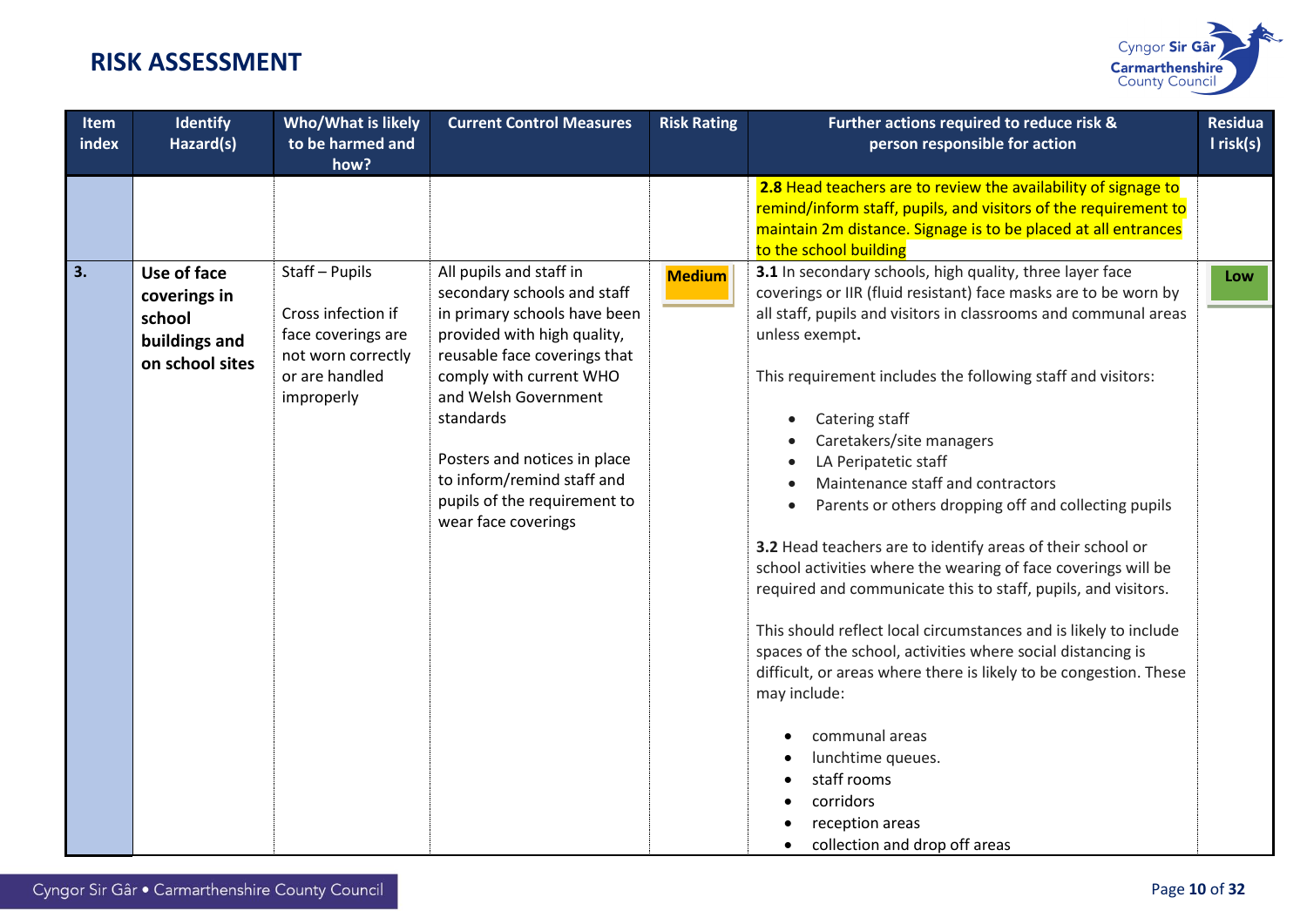

| Item<br>index | <b>Identify</b><br>Hazard(s) | <b>Who/What is likely</b><br>to be harmed and<br>how? | <b>Current Control Measures</b> | <b>Risk Rating</b> | Further actions required to reduce risk &<br>person responsible for action                                                                                                                                                                                                                                                                                                                                                                                                                                    | <b>Residua</b><br>I risk(s) |
|---------------|------------------------------|-------------------------------------------------------|---------------------------------|--------------------|---------------------------------------------------------------------------------------------------------------------------------------------------------------------------------------------------------------------------------------------------------------------------------------------------------------------------------------------------------------------------------------------------------------------------------------------------------------------------------------------------------------|-----------------------------|
|               |                              |                                                       |                                 |                    | other areas of the school where 2m distancing<br>between adults cannot be maintained                                                                                                                                                                                                                                                                                                                                                                                                                          |                             |
|               |                              |                                                       |                                 |                    | 3.3 The well-being of staff and learners is important in any<br>consideration of whether staff or older learners wear face<br>coverings. Anyone who is unable to use face coverings for<br>health or wellbeing reasons (these may not be visible or<br>obvious) should not be required to wear them and staff are to<br>be reminded not to challenge these pupils or staff.                                                                                                                                   |                             |
|               |                              |                                                       |                                 |                    | 3.4 How a learner is likely to respond to the use of face<br>coverings by teaching staff and other support should also be<br>considered, as should any potential impact on the<br>development of speech, language, and communication.<br>Head teachers and ALN Leads should consult appropriate staff<br>for advice and guidance.                                                                                                                                                                             |                             |
|               |                              |                                                       |                                 |                    | 3.5 The impact of wearing face coverings for a deaf learner or<br>learners with any level of hearing loss should be carefully<br>considered, as communication for many deaf people relies in<br>part on being able to see someone's face clearly. The National<br>Deaf Children's Society has provided the following<br>communication tips that staff may find useful in this regard.<br>Further guidance and advice on use of clear face coverings is<br>available from the LA's Sensory Impairment Manager. |                             |
|               |                              |                                                       |                                 |                    | 3.6 School Transport and Bus Operators will ensure that<br>suitable face coverings are worn by secondary school learners<br>when travelling on dedicated school transport.                                                                                                                                                                                                                                                                                                                                    |                             |
|               |                              |                                                       |                                 |                    | 3.7 If anyone wishes to wear a face covering for personal<br>reasons anywhere in the school/setting they should be<br>permitted to do so. This may help support their wider well-                                                                                                                                                                                                                                                                                                                             |                             |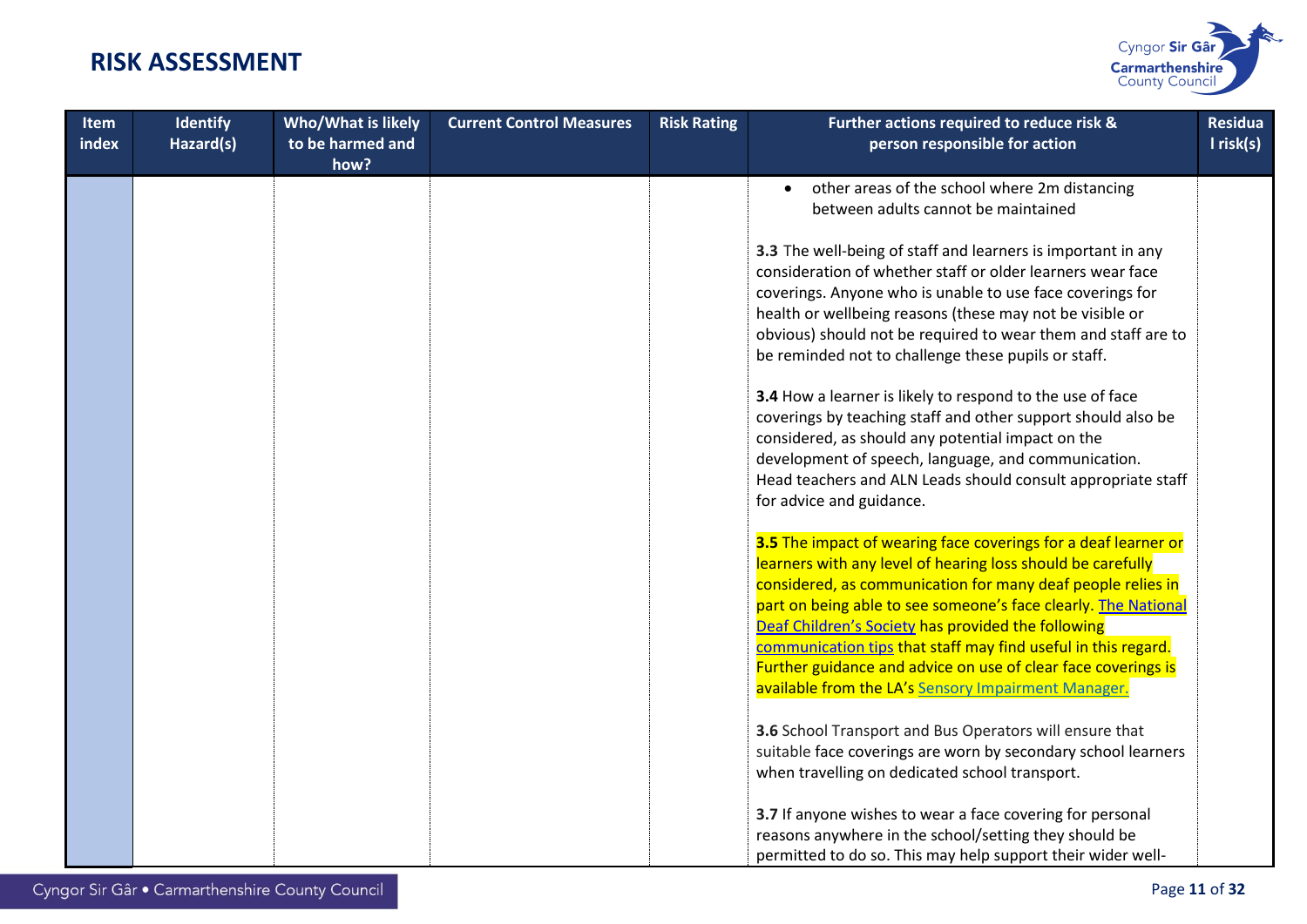

| <b>Item</b><br>index | <b>Identify</b><br>Hazard(s) | Who/What is likely<br>to be harmed and<br>how? | <b>Current Control Measures</b> | <b>Risk Rating</b> | Further actions required to reduce risk &<br>person responsible for action                                                                                                                                                                                                                                                      | <b>Residua</b><br>I risk(s) |
|----------------------|------------------------------|------------------------------------------------|---------------------------------|--------------------|---------------------------------------------------------------------------------------------------------------------------------------------------------------------------------------------------------------------------------------------------------------------------------------------------------------------------------|-----------------------------|
|                      |                              |                                                |                                 |                    | being, reduce anxiety, and provide additional reassurance for<br>some individuals alongside other mitigating measures.                                                                                                                                                                                                          |                             |
|                      |                              |                                                |                                 |                    | 3.8 High quality, three layer face coverings will continue to be<br>provided for staff and pupils via PPE General. Head teachers<br>are to contact PPE General if they have not been supplied<br>with face coverings                                                                                                            |                             |
|                      |                              |                                                |                                 |                    | 3.9 The effectiveness of these face coverings is determined by<br>them being worn correctly and staff and pupils handling their<br>face coverings correctly and safely.                                                                                                                                                         |                             |
|                      |                              |                                                |                                 |                    | Head teachers are to provide information/remind staff and<br>pupils of the following:                                                                                                                                                                                                                                           |                             |
|                      |                              |                                                |                                 |                    | Storing safely when not in use (plastic bags/pouches)<br>$\bullet$<br>The importance of changing face coverings when wet,<br>soiled, or discarding them if damaged<br>The correct fitting and wearing of face coverings i.e.,<br>covering mouth and nose at all times                                                           |                             |
|                      |                              |                                                |                                 |                    | The need for regular laundering as per the instructions<br>$\bullet$<br>that are provided with the face coverings<br>Not "fiddling" with them and touching them unnecessarily<br>The importance of washing/sanitising hands after<br>donning/doffing and adjusting<br>Not to exchange or share used face coverings<br>$\bullet$ |                             |
|                      |                              |                                                |                                 |                    | 3.10 Head teachers in all schools are to monitor the wearing<br>of face coverings for compliance and correct use                                                                                                                                                                                                                |                             |
|                      |                              |                                                |                                 |                    | 3.11 Staff and parents should wear face coverings during the<br>drop off and collection of pupils at the start and end of the                                                                                                                                                                                                   |                             |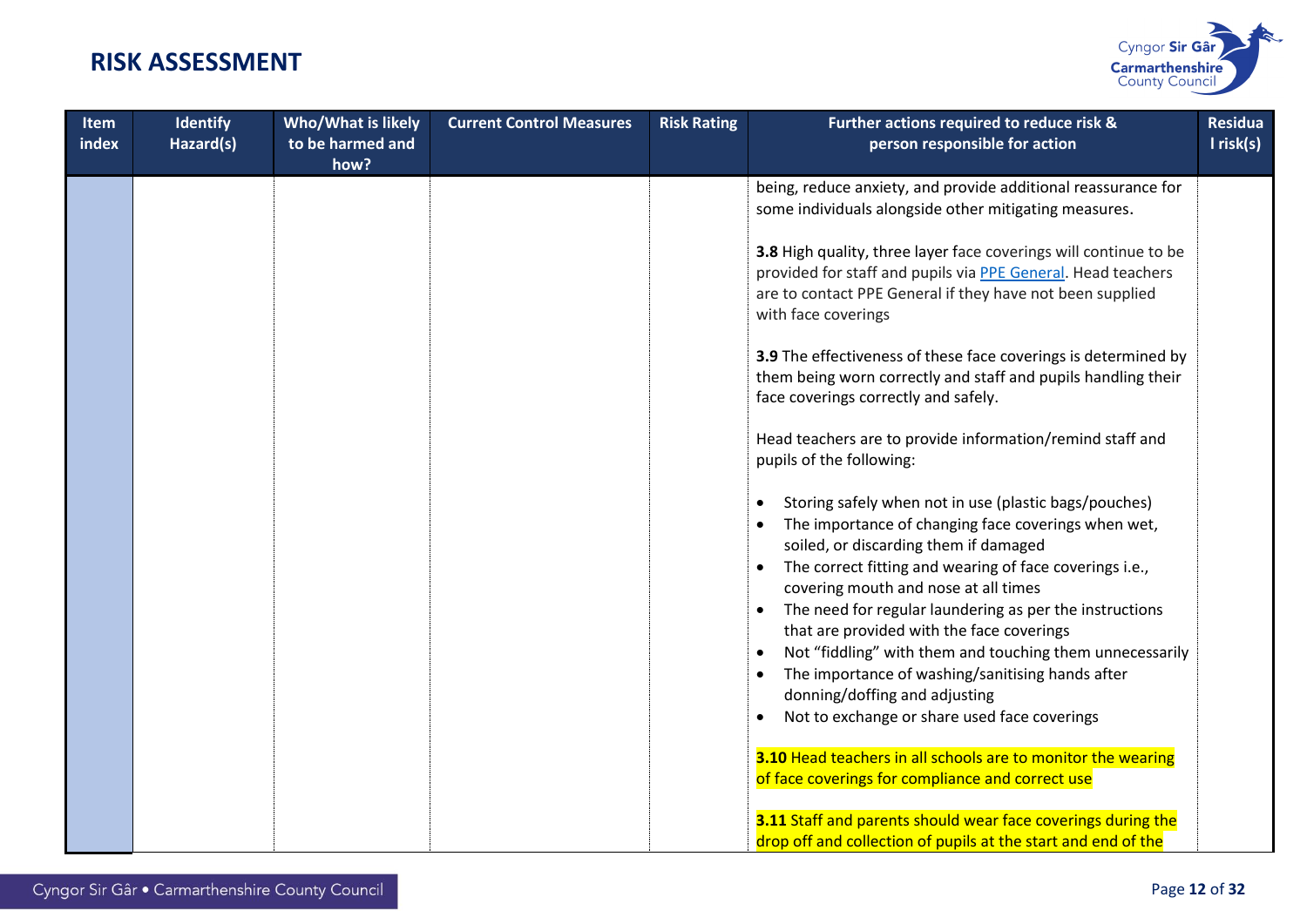

|                                                                                                                  | to be harmed and<br>how?                                                                                                                                                                                                                           | <b>Current Control Measures</b>                                                                                                                                                                                                                                                                                                                                                                                                                                                                                                                                                                         | <b>Risk Rating</b> | Further actions required to reduce risk &<br>person responsible for action                                                                                                                                                                                                                                                                                                                                                                                                                                                                                                                                                                                                                                                                                                                                                                                                                                                                                                                                                                                                                                                                      | <b>Residua</b><br>I risk(s) |
|------------------------------------------------------------------------------------------------------------------|----------------------------------------------------------------------------------------------------------------------------------------------------------------------------------------------------------------------------------------------------|---------------------------------------------------------------------------------------------------------------------------------------------------------------------------------------------------------------------------------------------------------------------------------------------------------------------------------------------------------------------------------------------------------------------------------------------------------------------------------------------------------------------------------------------------------------------------------------------------------|--------------------|-------------------------------------------------------------------------------------------------------------------------------------------------------------------------------------------------------------------------------------------------------------------------------------------------------------------------------------------------------------------------------------------------------------------------------------------------------------------------------------------------------------------------------------------------------------------------------------------------------------------------------------------------------------------------------------------------------------------------------------------------------------------------------------------------------------------------------------------------------------------------------------------------------------------------------------------------------------------------------------------------------------------------------------------------------------------------------------------------------------------------------------------------|-----------------------------|
|                                                                                                                  |                                                                                                                                                                                                                                                    |                                                                                                                                                                                                                                                                                                                                                                                                                                                                                                                                                                                                         |                    | day. Headteachers should remind parents of this requirement<br>via letters and/or notices<br>3.12 Head teachers are to ensure that signage is in place at all<br>school entrance and in other appropriate areas to<br>remind/inform pupils, staff, and visitors of the requirement to<br>wear face coverings                                                                                                                                                                                                                                                                                                                                                                                                                                                                                                                                                                                                                                                                                                                                                                                                                                    |                             |
| 4.<br>Poor levels of<br>ventilation in<br>classrooms and<br>other occupied<br>areas of the<br>school<br>limited. | Staff-Pupils<br>Covid 19 is<br>primarily<br>transmitted<br>through respiratory<br>(droplet and<br>aerosol) and hand<br>contact routes<br>Airborne<br>transmission is<br>more likely in<br>poorly ventilated<br>indoor spaces<br>where fresh air is | Guidance from LA's Property<br>Services has been made<br>available to head teachers<br>that contains information on<br>maintaining appropriate<br>levels of both natural and<br>mechanical ventilation<br>Head teachers have been<br>previously asked to review<br>ventilation levels in all<br>classrooms and other rooms<br>used by staff and pupils in<br>their schools<br>CO2 monitors and associated<br>guidance have been<br>provided to all school to help<br>identify classrooms and<br>other areas where there is<br>poor ventilation and provide<br>head teachers with advice<br>and guidance | <b>Medium</b>      | 4.1 All classrooms and other areas of the school used by staff<br>and pupils are to be well ventilated at all times. Head teachers<br>are to ensure that all classrooms and other occupied rooms<br>have maximum levels of fresh air at all times. This can be<br>achieved by means of:<br>natural ventilation and the circulation of fresh air<br>mechanical ventilation including air conditioning systems<br>a combination of natural and mechanical ventilation, for<br>example where mechanical ventilation relies on natural<br>ventilation to maximise fresh air<br>4.2 Mechanical ventilation systems:<br>Wherever possible, these are to be adjusted to increase the<br>ventilation rate, and checked to confirm that normal<br>operation meets current guidance (if possible, systems should<br>be adjusted to full fresh air settings or if not, then systems<br>should be operated as normal as long as they are within a<br>single room and supplemented by an outdoor air supply)<br><b>4.3 Natural ventilation:</b><br>Opening windows (in cooler weather windows should be<br>opened just enough to provide constant background | Low                         |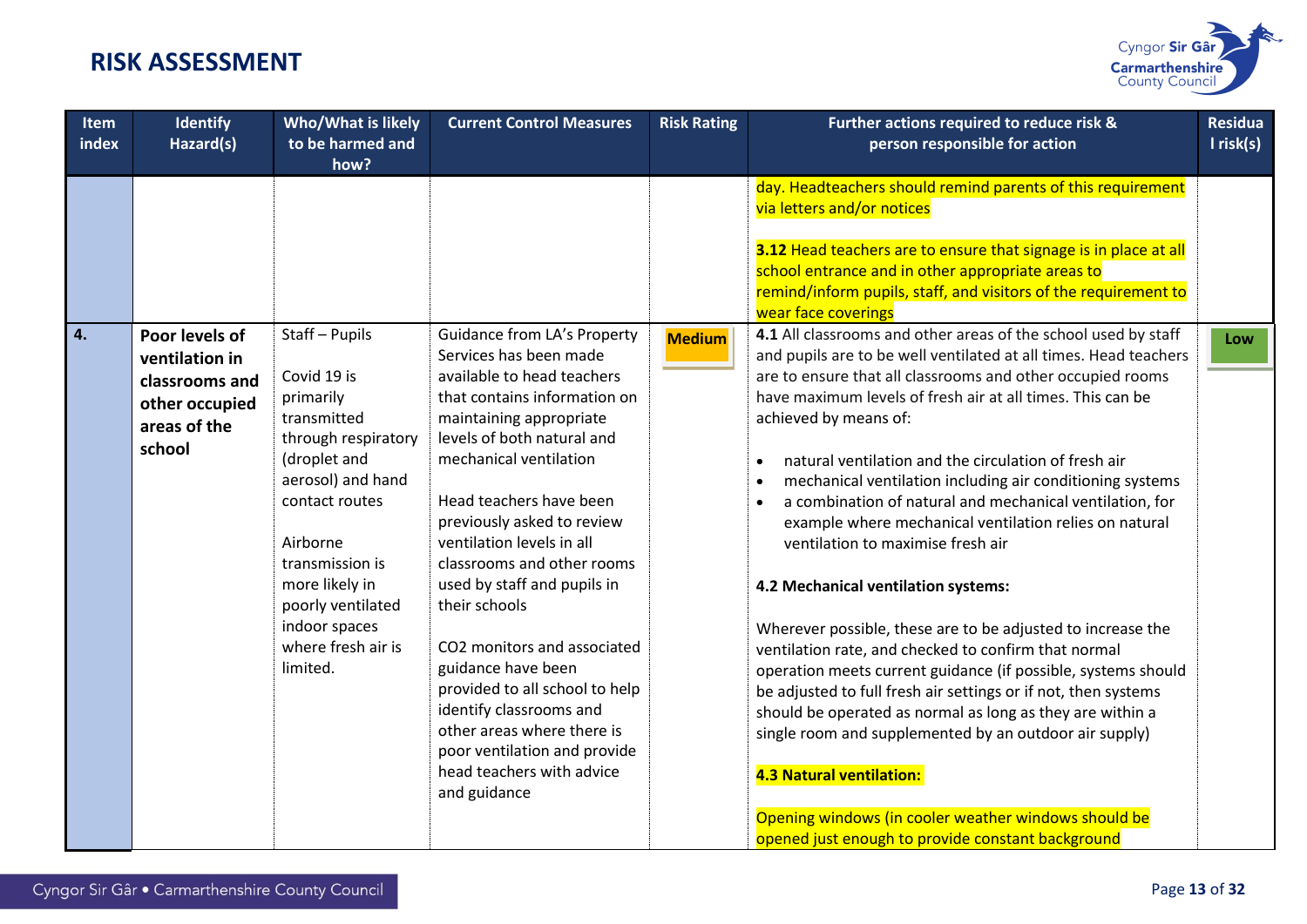

| <b>Item</b><br>index | <b>Identify</b><br>Hazard(s) | <b>Who/What is likely</b><br>to be harmed and<br>how? | <b>Current Control Measures</b> | <b>Risk Rating</b> | Further actions required to reduce risk &<br>person responsible for action                                                                                                                                                                                                                                                                                                       | <b>Residua</b><br>I risk(s) |
|----------------------|------------------------------|-------------------------------------------------------|---------------------------------|--------------------|----------------------------------------------------------------------------------------------------------------------------------------------------------------------------------------------------------------------------------------------------------------------------------------------------------------------------------------------------------------------------------|-----------------------------|
|                      |                              |                                                       |                                 |                    | ventilation and opened more fully during breaks to purge the<br>air in the space). Windows can also be opened more fully<br>before learners and teaching staff come in and at the end of<br>the school day. Opening internal doors can also assist with<br>increasing the throughput of air (as long as they are not fire<br>doors and where safe to do so)                      |                             |
|                      |                              |                                                       |                                 |                    | Where a classroom has high and low-level or "sash" windows<br>or ventilators, it is preferable to open the high-level vents first<br>to provide outside air, and to open the low-level windows to<br>further maximise airflow when reasonable. In addition,<br>opening the bottom sash will further increase outside airflow                                                     |                             |
|                      |                              |                                                       |                                 |                    | Where a room has multiple openable windows or vents, it<br>may be possible to deliver adequate ventilation through just<br>one opening. However, it is usually possible to create a more<br>comfortable indoor environment with respect to draughts, if<br>the airflow is achieved through opening all the vents by a<br>smaller amount than that required for a single opening. |                             |
|                      |                              |                                                       |                                 |                    | If there are openable vents at both high and low level, then<br>the principle of opening as many high-level vents as possible<br>should initially be considered                                                                                                                                                                                                                  |                             |
|                      |                              |                                                       |                                 |                    | If necessary, external opening doors may also be used (as long<br>as they are not fire doors, and where safe to do so)                                                                                                                                                                                                                                                           |                             |
|                      |                              |                                                       |                                 |                    | In winter months, a balance may be required between good<br>levels of ventilation and the thermal comfort of staff and<br>pupils. Air pressure differences caused by wind and<br>indoor/outdoor temperatures are usually greater in winter<br>and to deliver the same flow rate of fresh air, windows do not                                                                     |                             |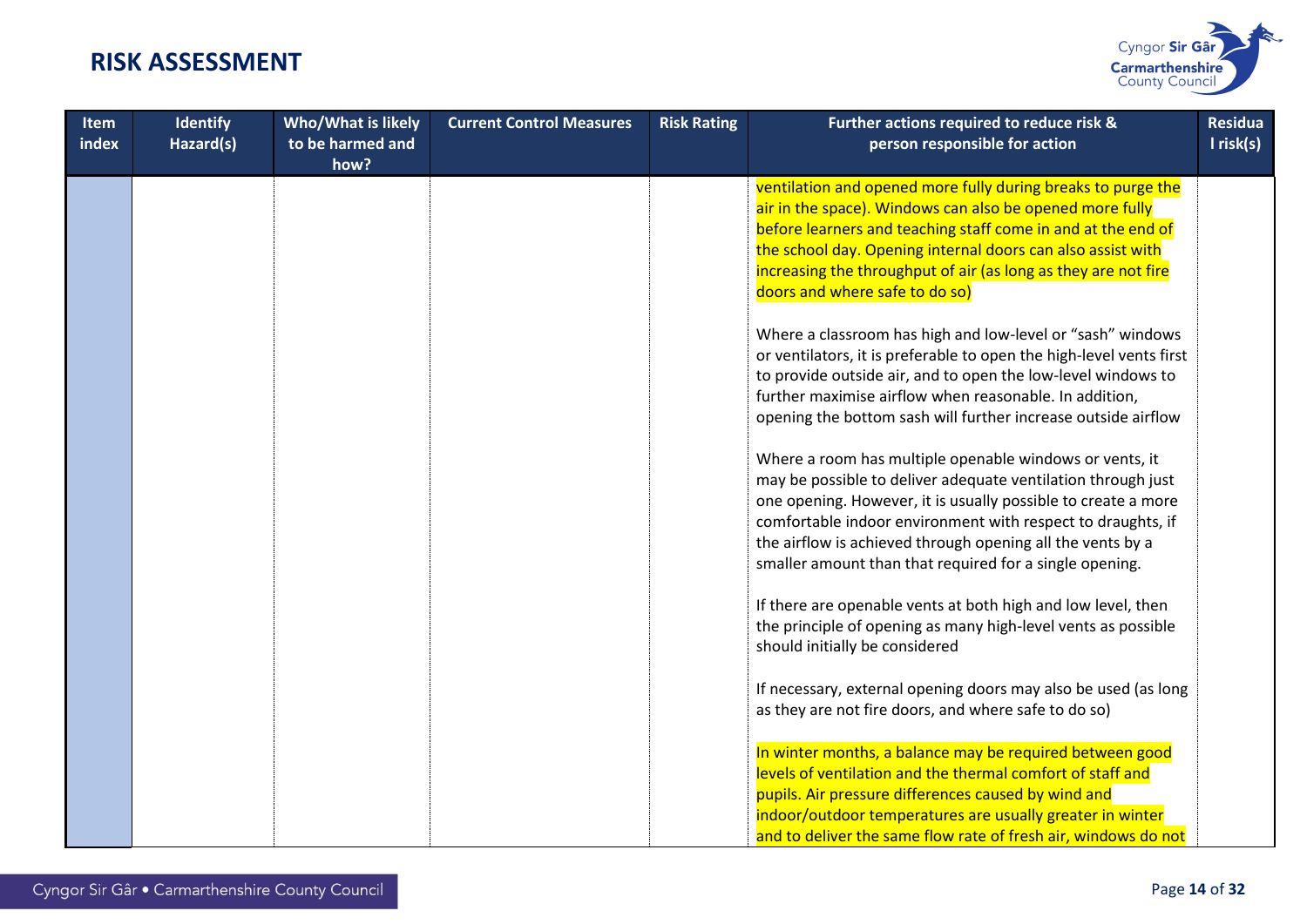

| <b>Item</b><br>index | <b>Identify</b><br>Hazard(s) | Who/What is likely<br>to be harmed and<br>how? | <b>Current Control Measures</b> | <b>Risk Rating</b> | Further actions required to reduce risk &<br>person responsible for action                                                                                                                                                                                                                                                                                                                                         | <b>Residua</b><br>I risk(s) |
|----------------------|------------------------------|------------------------------------------------|---------------------------------|--------------------|--------------------------------------------------------------------------------------------------------------------------------------------------------------------------------------------------------------------------------------------------------------------------------------------------------------------------------------------------------------------------------------------------------------------|-----------------------------|
|                      |                              |                                                |                                 |                    | need to be opened as wide in the winter as in the summer<br>months.                                                                                                                                                                                                                                                                                                                                                |                             |
|                      |                              |                                                |                                 |                    | Rooms can also be "purged" while unoccupied during breaks<br>or lunch times                                                                                                                                                                                                                                                                                                                                        |                             |
|                      |                              |                                                |                                 |                    | Fans should not be used in poorly ventilated rooms to avoid<br>the recirculation of poor quality air.                                                                                                                                                                                                                                                                                                              |                             |
|                      |                              |                                                |                                 |                    | 4.4 Head teachers are to work with staff and where<br>appropriate, Union Representatives, to review ventilation<br>levels and identify rooms where levels of ventilation are poor.<br>Head teachers are to use the following methods to assess<br>levels of ventilation:                                                                                                                                           |                             |
|                      |                              |                                                |                                 |                    | Use the CO2 monitors provided to the school to identify<br>when there are consistent amber or red readings<br>Look for classrooms and other occupied areas where<br>there is no mechanical ventilation or natural<br>ventilation such as windows that cannot be opened,<br>doors, or vents                                                                                                                         |                             |
|                      |                              |                                                |                                 |                    | Check that mechanical systems provide outdoor air,<br>temperature control, or both.<br>If a system only recirculates air and has no outdoor air<br>supply, the area is likely to be poorly ventilated<br>Identify areas that feel stuffy or smell bad<br>Identify rooms where air bricks, vents or windows are<br>blocked, or the movement of air is obstructed by curtains,<br>blinds, furniture, or stored items |                             |
|                      |                              |                                                |                                 |                    | 4.5 Where rooms are identified as being poorly ventilated<br>schools are to follow the guidance contained in the "CO2                                                                                                                                                                                                                                                                                              |                             |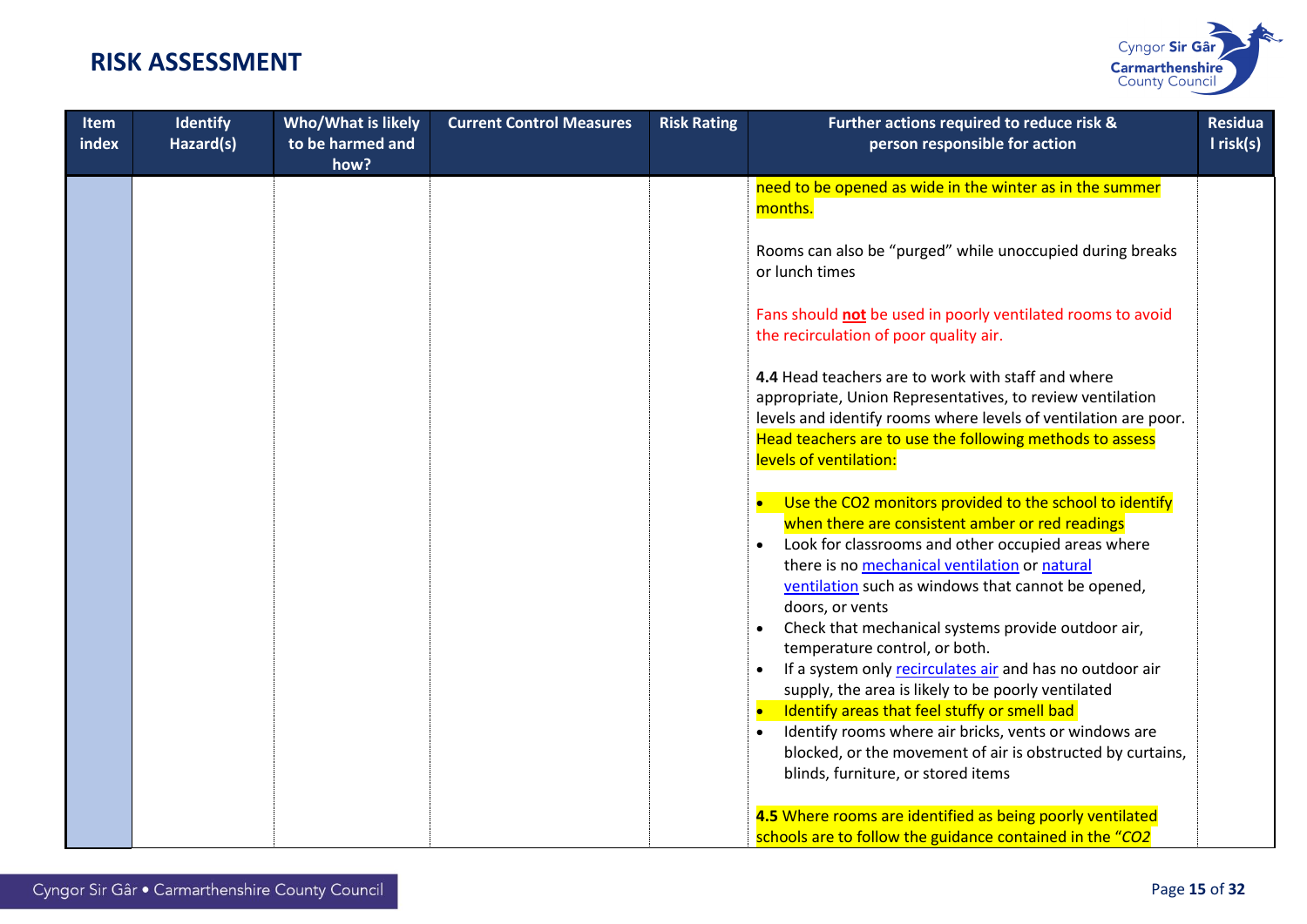

| I risk(s)<br>person responsible for action                                                                                                                                                                                                                                                                                                                                                                                                                                                                                                                                                                                                       |
|--------------------------------------------------------------------------------------------------------------------------------------------------------------------------------------------------------------------------------------------------------------------------------------------------------------------------------------------------------------------------------------------------------------------------------------------------------------------------------------------------------------------------------------------------------------------------------------------------------------------------------------------------|
| Monitors - Use of Monitors in Schools". Where these<br>additional measures are ineffective, head teachers are to<br>complete the e-form contained in the guidance and forward.                                                                                                                                                                                                                                                                                                                                                                                                                                                                   |
| If practical, the use of these rooms is to be restricted or they<br>are to be put out of use until ventilation levels can be                                                                                                                                                                                                                                                                                                                                                                                                                                                                                                                     |
| 4.6 Eddie Cummings will contact all schools who report<br>concerns via this e-form and advise on appropriate remedial<br>measures, this may include Property Services being contacted<br>for advice and guidance or the provision and use of air                                                                                                                                                                                                                                                                                                                                                                                                 |
| 5.1 The WG announcement of the move to Alert Level 2 has<br>not included any specific guidance on sporting activities in<br>schools or from any Governing Bodies. Head teachers should<br>suspend sporting fixtures with other schools until this<br>guidance is available from Welsh Government the appropriate<br>5.2 Until this guidance is available, head teachers should<br>consider the following interim arrangements for internal<br>In house activities only - no matches are to be played<br>against other teams/schools<br>Keep pupils in contact groups (i.e. class groups) that<br>are consistent with school groupings during the |
|                                                                                                                                                                                                                                                                                                                                                                                                                                                                                                                                                                                                                                                  |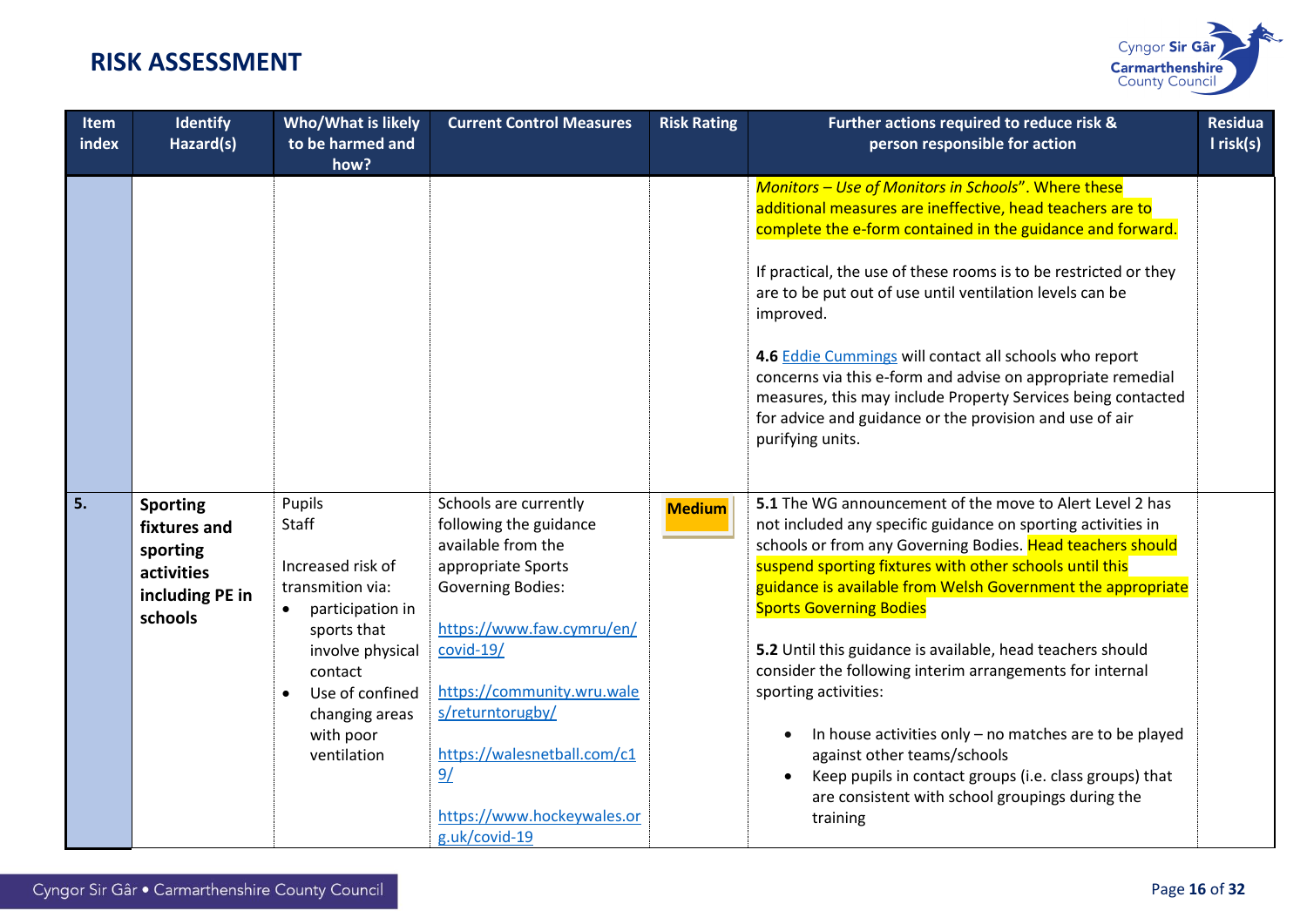

| <b>Item</b><br>index | <b>Identify</b><br>Hazard(s) | <b>Who/What is likely</b><br>to be harmed and<br>how? | <b>Current Control Measures</b>                                                                                | <b>Risk Rating</b> | Further actions required to reduce risk &<br>person responsible for action                                                                                                                                                                                                                                                                                                                                                                                                                                                                                                                                                                                                                                                                                                                                                                                                                                                                                                                                                                                                                                                                                                                                                                                                                                                                                                                                                                                           | <b>Residua</b><br>$l$ risk(s) |
|----------------------|------------------------------|-------------------------------------------------------|----------------------------------------------------------------------------------------------------------------|--------------------|----------------------------------------------------------------------------------------------------------------------------------------------------------------------------------------------------------------------------------------------------------------------------------------------------------------------------------------------------------------------------------------------------------------------------------------------------------------------------------------------------------------------------------------------------------------------------------------------------------------------------------------------------------------------------------------------------------------------------------------------------------------------------------------------------------------------------------------------------------------------------------------------------------------------------------------------------------------------------------------------------------------------------------------------------------------------------------------------------------------------------------------------------------------------------------------------------------------------------------------------------------------------------------------------------------------------------------------------------------------------------------------------------------------------------------------------------------------------|-------------------------------|
|                      |                              |                                                       | The WG move to Alert Level<br>2 has not included any<br>specific guidance on sporting<br>activities in schools |                    | Minimise huddles, rucks, mauls, tackling, line outs or<br>other activities that encourage close contacts<br>Sanitise hands, balls, equipment etc. before and after<br>touch activities and arrange "sanitising breaks" every<br>20 minutes where practical<br>Pupils are to leave the training area immediately after<br>the end of training<br>For TTP and infection control purposes, the member<br>of staff in control should maintain a register of all staff<br>and pupils who attend each training session and<br>retain it for a period of 21 days and follow their<br>school's arrangements in the event of a pupil or<br>member of staff developing symptoms of Covid-19<br>during training.<br>5.3 Head teachers are to assess all changing rooms and<br>determine if they are safe for use. The review is to include:<br>Levels of ventilation<br>Ability to facilitate 2m distancing between pupils<br>Cleaning regimes<br>$\bullet$<br>Hand washing/sanitising facilities<br>If suitable for use, pupils and staff should minimise the time<br>spent in changing areas. ON PE DAYS CHILDREN SHOULD<br><b>WEAR PE KIT TO SCHOOL.</b><br>5.4 Physical education (PE) continues to play an important<br>role in developing and supporting learners' health and<br>wellbeing. While schools and settings will understand best<br>how the updated Covid operational guidance can be applied<br>in their settings, under the current higher risk levels, head |                               |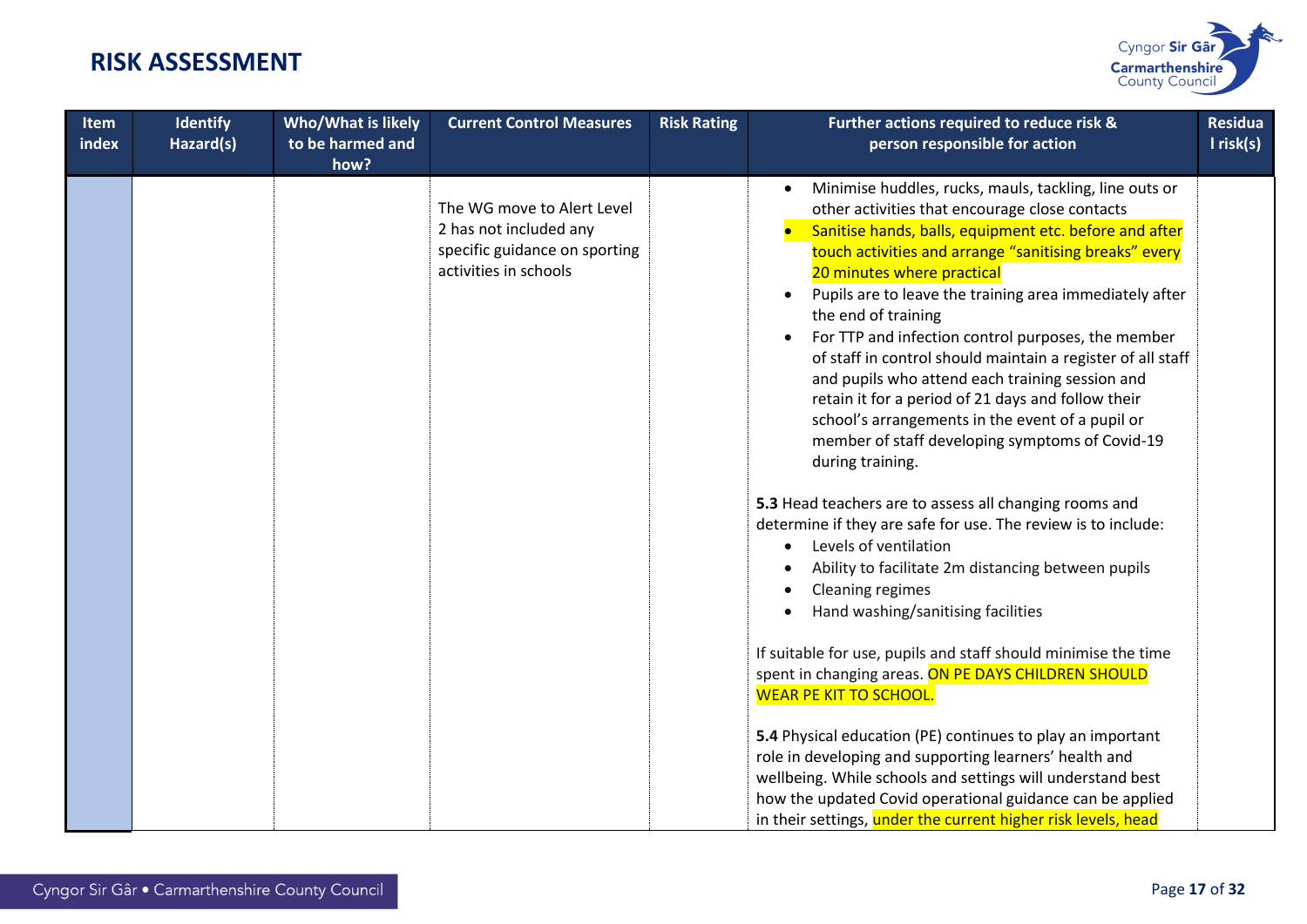

| <b>Item</b><br>index | <b>Identify</b><br>Hazard(s)                                                                   | <b>Who/What is likely</b><br>to be harmed and<br>how?                  | <b>Current Control Measures</b>                                                                                                                                           | <b>Risk Rating</b> | Further actions required to reduce risk &<br>person responsible for action                                                                                                                                                                                                                                                                                                                                                                                                                                                                                                                                                                            | <b>Residua</b><br>$l$ risk(s) |
|----------------------|------------------------------------------------------------------------------------------------|------------------------------------------------------------------------|---------------------------------------------------------------------------------------------------------------------------------------------------------------------------|--------------------|-------------------------------------------------------------------------------------------------------------------------------------------------------------------------------------------------------------------------------------------------------------------------------------------------------------------------------------------------------------------------------------------------------------------------------------------------------------------------------------------------------------------------------------------------------------------------------------------------------------------------------------------------------|-------------------------------|
|                      |                                                                                                |                                                                        |                                                                                                                                                                           |                    | teachers should move all PE activities outdoors wherever<br>possible (available space and weather permitting)                                                                                                                                                                                                                                                                                                                                                                                                                                                                                                                                         |                               |
|                      |                                                                                                |                                                                        |                                                                                                                                                                           |                    | 5.5 Where this is impractical, head teachers should follow<br>their current management arrangements when delivering PE<br>lessons and associated activities.                                                                                                                                                                                                                                                                                                                                                                                                                                                                                          |                               |
|                      |                                                                                                |                                                                        |                                                                                                                                                                           |                    | 5.6 Where activities cannot take place outdoors, indoor<br>spaces can be used. However, due to enhanced aerosol<br>generation before and during PE in indoor spaces, ventilation<br>should be maximised to include g the use of natural air flow<br>through opening all available doors and windows. Areas and<br>equipment should be cleaned regularly and thoroughly as part<br>of the enhanced cleaning programme across the school or<br>setting. Particularly where the room is used for multiple<br>activities throughout the school day. For RP I would suggest 1<br>class in the morning and 1 in the afternoon to use the hall if<br>needed. |                               |
|                      |                                                                                                |                                                                        |                                                                                                                                                                           |                    | Head teachers may also consider reducing the number of<br>pupils participating in indoor PE activities                                                                                                                                                                                                                                                                                                                                                                                                                                                                                                                                                |                               |
|                      |                                                                                                |                                                                        |                                                                                                                                                                           |                    | 5.7 PE activities which minimise contact with others and<br>enable physical distancing to be maintained will help minimise<br>the risk of transmission. Where learners are likely to be in<br>close proximity (within two metres) or in physical contact,<br>efforts should be made to limit this contact.                                                                                                                                                                                                                                                                                                                                            |                               |
| 6.                   | <b>School staff</b><br>who have been<br>identified as<br><b>Clinically</b><br><b>Extremely</b> | Staff<br>Pupils<br>The Omicron<br>variant of Covid<br>may increase the | Welsh Government advice is<br>available here for staff and<br>pupils defined on medical<br>grounds as clinically<br>extremely vulnerable from<br>coronavirus (COVID-19) - | <b>Medium</b>      | 6.1 Headteachers are to discuss the risks of transmission<br>associated with Covid 19 in their school and the arrangements<br>in place for their safety and the importance of their strict<br>adherence to these measures with all CEV staff.                                                                                                                                                                                                                                                                                                                                                                                                         | Low                           |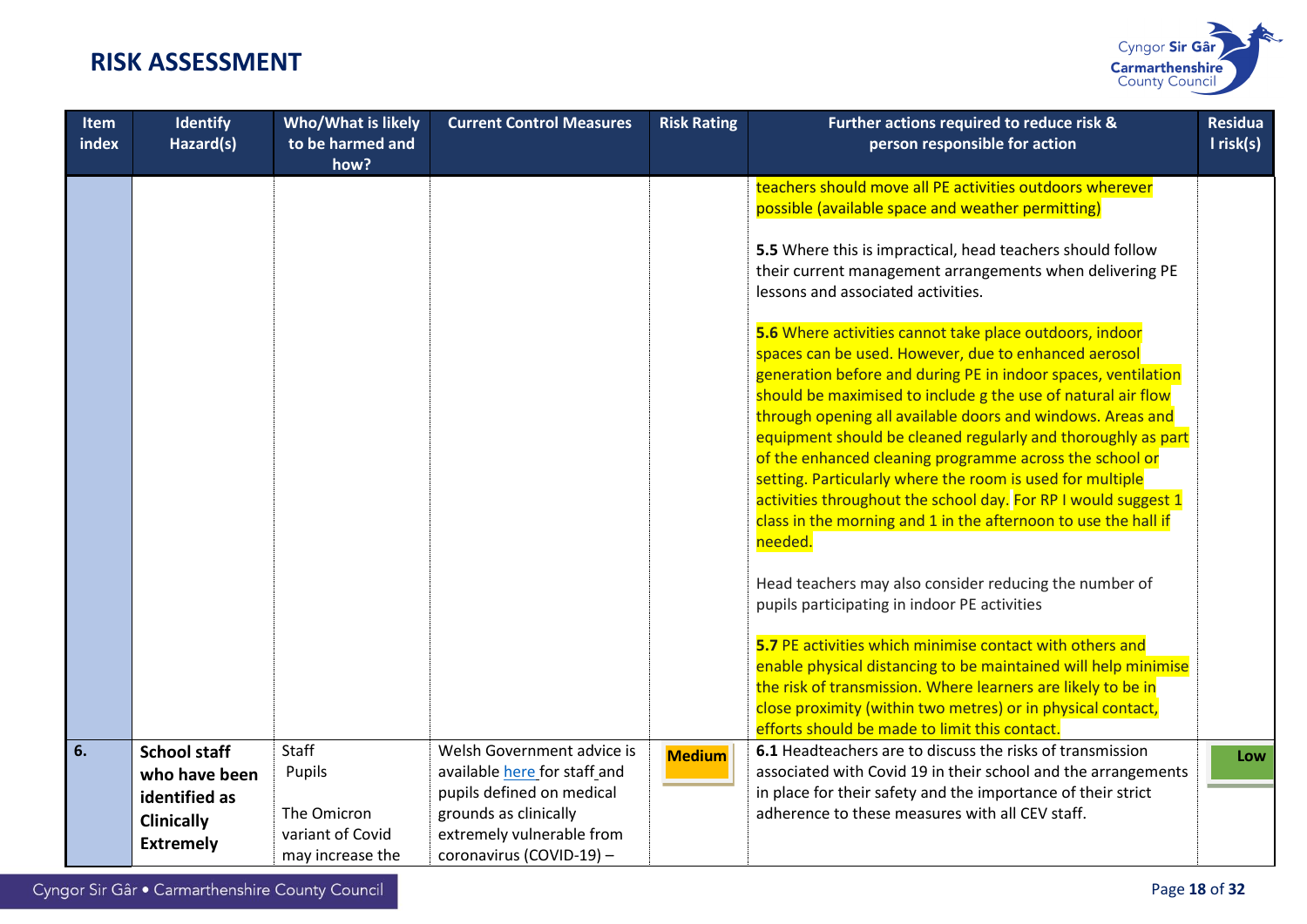

| <b>Item</b><br>index | <b>Identify</b><br>Hazard(s)                          | <b>Who/What is likely</b><br>to be harmed and<br>how?                                    | <b>Current Control Measures</b>                                                                                                                                                            | <b>Risk Rating</b> | Further actions required to reduce risk &<br>person responsible for action                                                                                                                                                                                                                                                                                                                                                                                                                                                                                                                                                                                                                                                                                                                                                                                                                                                                                                                                                                                                                                                                                                  | <b>Residua</b><br>$l$ risk(s) |
|----------------------|-------------------------------------------------------|------------------------------------------------------------------------------------------|--------------------------------------------------------------------------------------------------------------------------------------------------------------------------------------------|--------------------|-----------------------------------------------------------------------------------------------------------------------------------------------------------------------------------------------------------------------------------------------------------------------------------------------------------------------------------------------------------------------------------------------------------------------------------------------------------------------------------------------------------------------------------------------------------------------------------------------------------------------------------------------------------------------------------------------------------------------------------------------------------------------------------------------------------------------------------------------------------------------------------------------------------------------------------------------------------------------------------------------------------------------------------------------------------------------------------------------------------------------------------------------------------------------------|-------------------------------|
|                      | Vulnerable<br>(CEV) including<br>expectant<br>mothers | risk of infection and<br>subsequent<br>outcomes for<br>anyone identified<br>as being CEV | previously known as<br>'shielding'<br>Letters have been sent out<br>by WG Minister for Health<br>and Social Services to all CEV<br>persons that includes<br>updated advice and<br>guidance |                    | 6.2 Staff that are on any medication which suppresses their<br>immune system are to be advised to follow the advice of their<br>GP or clinician as they may be more susceptible to viruses,<br>such as coronavirus.<br>Where appropriate, this information is to form part of the<br>decision making process regarding the support the school can<br>provide for these staff while in the school.<br>6.3 Head teachers are to contact CCC's Occupational<br>Wellbeing for additional guidance if required<br>6.4 Expectant mothers beyond 27 weeks should work from<br>home or in a non-public facing role where 2m social<br>distancing can be maintained at all times.<br>6.5 Funding is available for substitute staff to support their<br>working from home. HR can be contacted for advice.<br>6.6 Where expectant mothers beyond 27 weeks choose to<br>remain in school, the head teachers/ line manager is to meet<br>with them and discuss the Covid management arrangements<br>in place and identify any areas of roles and responsibilities<br>where 2m distancing is difficult or not possible, particularly<br>from other adults. These activities may include: |                               |
|                      |                                                       |                                                                                          |                                                                                                                                                                                            |                    | Lunchtime supervision in congested areas<br>Accessing congested areas of the school or<br>classrooms where 2m distancing from other adults<br>and pupils is difficult<br>Providing personal care<br>Supervising the drop off or collection of pupils                                                                                                                                                                                                                                                                                                                                                                                                                                                                                                                                                                                                                                                                                                                                                                                                                                                                                                                        |                               |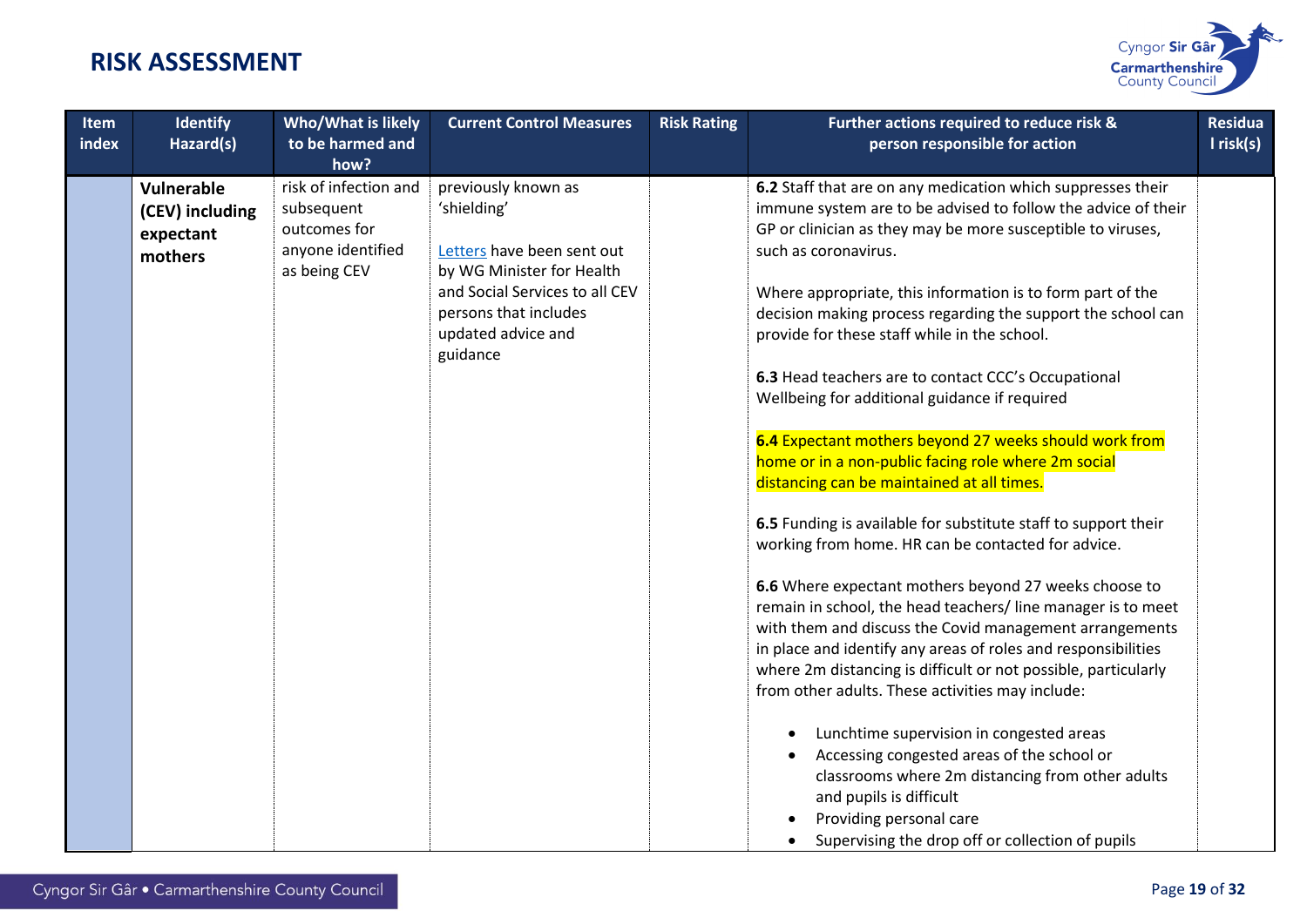

| Item<br>index | Identify<br>Hazard(s) | Who/What is likely<br>to be harmed and<br>how?                                       | <b>Current Control Measures</b>                                                      | <b>Risk Rating</b> | Further actions required to reduce risk &<br>person responsible for action                                                                                                                                                 | <b>Residua</b><br>I risk(s) |
|---------------|-----------------------|--------------------------------------------------------------------------------------|--------------------------------------------------------------------------------------|--------------------|----------------------------------------------------------------------------------------------------------------------------------------------------------------------------------------------------------------------------|-----------------------------|
|               |                       |                                                                                      |                                                                                      |                    | Supporting pupils where 2m social distancing is<br>difficult to maintain                                                                                                                                                   |                             |
|               |                       |                                                                                      |                                                                                      |                    | 6.7 Where appropriate, these activities should be redesigned<br>to reduce face to face contacts wherever possible or allow for<br>effective social distancing or another member of staff could<br>substitute if available. |                             |
|               |                       |                                                                                      |                                                                                      |                    | Head teachers should also remind these staff of the<br>importance of maintaining good hand hygiene practices and<br>keeping all classrooms rooms and other workplaces well<br>ventilated at all times.                     |                             |
| 7.            | <b>Cleaning</b>       | Staff<br>Pupils                                                                      | <b>Government cleaning</b><br>guidelines being followed in<br>schools                | <b>Medium</b>      | 7.1 The Cleaning Services manager will continue to ensure<br>that cleaning in schools is commensurate to the level required<br>to support the management of Covid transmission.                                            | Low                         |
|               |                       | Increased risk of<br>transmition via the<br>unavailability of<br>trained cleaners in | Cleaning staff are trained in<br>appropriate techniques use<br>of cleaning chemicals |                    | This will include additional cleaning staff to clean high touch<br>surfaces and other areas during the school day                                                                                                          |                             |
|               |                       | schools due to staff                                                                 |                                                                                      |                    | 7.2 The Cleaning Services Manager will communicate any                                                                                                                                                                     |                             |
|               |                       | absence                                                                              | Appropriate cleaning and<br>sanitising chemicals assessed                            |                    | changes to cleaning regimes in school to Head teachers. This<br>will include changes to the frequency of cleaning and the level                                                                                            |                             |
|               |                       | High risk touch<br>surfaces not                                                      | and in use by cleaning<br>services                                                   |                    | of cleaning support provided.                                                                                                                                                                                              |                             |
|               |                       | sanitised                                                                            |                                                                                      |                    | 7.3 If a head teacher has concerns with staffing levels or                                                                                                                                                                 |                             |
|               |                       |                                                                                      | Cleaning services continually<br>monitoring attendance and                           |                    | cleaning arrangements in their school, they are to raise them<br>with the Cleaning Services Manager immediately                                                                                                            |                             |
|               |                       |                                                                                      | ensuring appropriate levels                                                          |                    |                                                                                                                                                                                                                            |                             |
|               |                       |                                                                                      | of cleaning support is                                                               |                    | 7.4 Where pupils and staff are involved in cleaning                                                                                                                                                                        |                             |
|               |                       |                                                                                      | available                                                                            |                    | workspaces, equipment, tables/desks etc. Only suitable                                                                                                                                                                     |                             |
|               |                       |                                                                                      |                                                                                      |                    | cleaning materials provided by PPE General are to be used                                                                                                                                                                  |                             |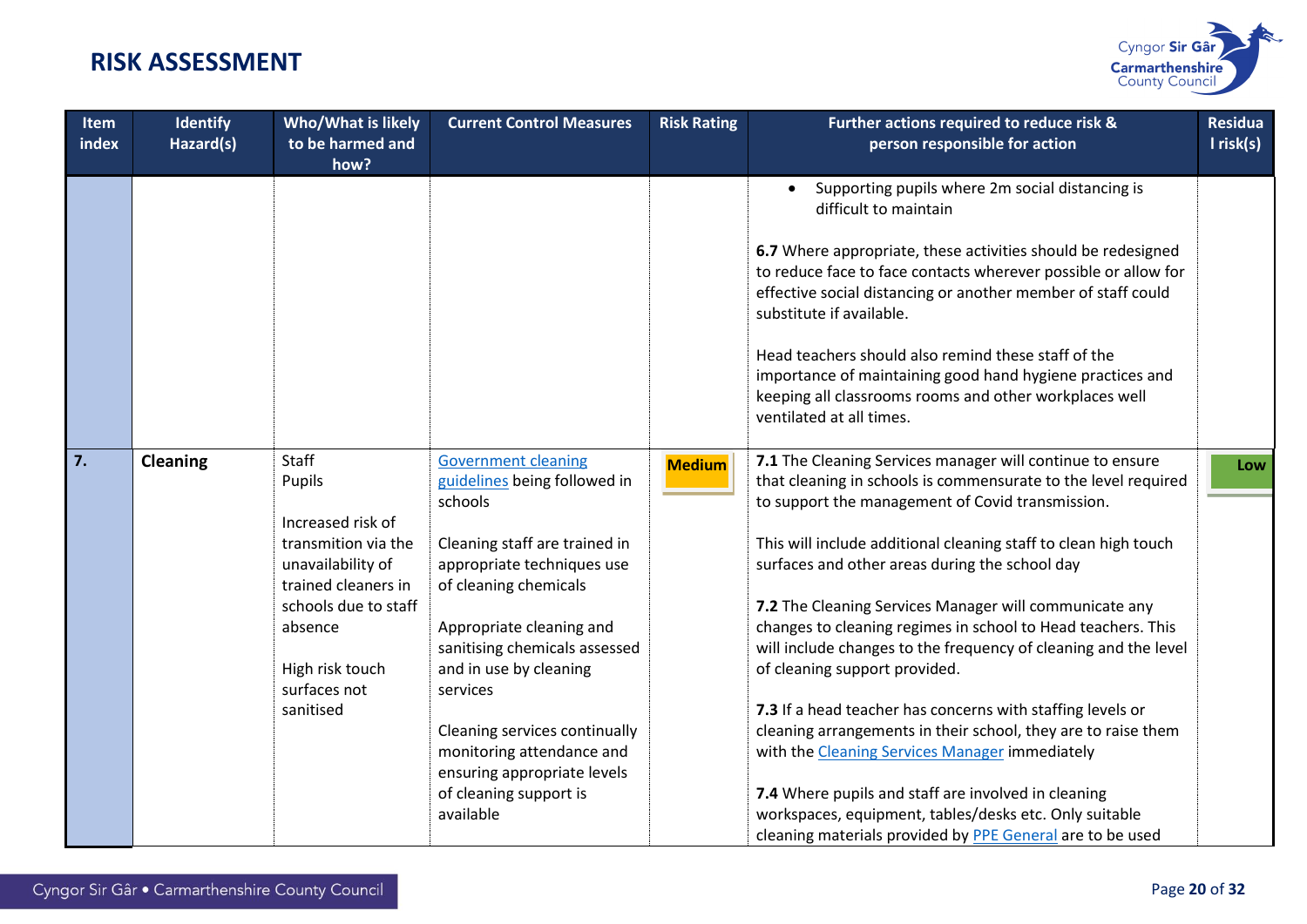

| Item<br>index | <b>Identify</b><br>Hazard(s)                                                                                                                                                                                                                            | Who/What is likely<br>to be harmed and<br>how?                                                                                                                                | <b>Current Control Measures</b>                                                                                                                                                                                                                                                                                                                                                                                                                                                                                                                                                                 | <b>Risk Rating</b> | Further actions required to reduce risk &<br>person responsible for action                                                                                                                                                                                                                                                                                                                                                                                                                                                                                                                                                                                                                                                                                                                                                                                                                                                                                                                                                                                                                                           | <b>Residua</b><br>I risk(s) |
|---------------|---------------------------------------------------------------------------------------------------------------------------------------------------------------------------------------------------------------------------------------------------------|-------------------------------------------------------------------------------------------------------------------------------------------------------------------------------|-------------------------------------------------------------------------------------------------------------------------------------------------------------------------------------------------------------------------------------------------------------------------------------------------------------------------------------------------------------------------------------------------------------------------------------------------------------------------------------------------------------------------------------------------------------------------------------------------|--------------------|----------------------------------------------------------------------------------------------------------------------------------------------------------------------------------------------------------------------------------------------------------------------------------------------------------------------------------------------------------------------------------------------------------------------------------------------------------------------------------------------------------------------------------------------------------------------------------------------------------------------------------------------------------------------------------------------------------------------------------------------------------------------------------------------------------------------------------------------------------------------------------------------------------------------------------------------------------------------------------------------------------------------------------------------------------------------------------------------------------------------|-----------------------------|
|               |                                                                                                                                                                                                                                                         |                                                                                                                                                                               |                                                                                                                                                                                                                                                                                                                                                                                                                                                                                                                                                                                                 |                    | and the instruction s provided with these materials are to be<br>followed at all times.<br>7.5 Pupils and staff are to be reminded that sprays and<br>aerosols are not to be used directly onto electrical equipment                                                                                                                                                                                                                                                                                                                                                                                                                                                                                                                                                                                                                                                                                                                                                                                                                                                                                                 |                             |
| 8             | <b>Educational</b><br><b>Visits and</b><br>residential<br>overnight visits<br><b>NOT To take</b><br>place unless<br>specifically<br>discussed with<br>the Headteacher<br>- this includes<br><b>Life Skills work</b><br>for our<br>statemented<br>pupils | Pupils and staff<br>contracting<br>infections via poor<br>management<br>arrangements while<br>transporting pupils,<br>while at the venue<br>or when engaging<br>in activities | Welsh Government has<br>produced "Travel Guidance<br>for Schools and Educational<br>Settings"<br>All bus operators on the LA's<br><b>School Transport Framework</b><br>will have effective measures<br>in place to prevent<br>transmition on school buses.<br>Head teachers and EVOLVE<br>staff (EVACs) have been<br>advised to request a copy of<br>the Covid management<br>arrangements in place in all<br>venues used for visits.<br>These can be reviewed by<br>the LA's H&S Advisors if<br>required<br>Out of county and<br>adventurous trips are to be<br>entered on the EVOLVE<br>System | <b>Medium</b>      | 8.1 High quality educational visits play an important role in<br>enriching teaching and learning as well as supporting learner<br>wellbeing. Current Welsh Government guidance for schools<br>does not prohibit these activities, however head teachers<br>should consider whether these visits or activities increase the<br>risk of Covid transmition to pupils and staff and postpone<br>these visits where there are any concerns.<br>Higher risk visits and activities will include the following:<br>Visits where mixing with other schools or adults is<br>unavoidable<br>Visits where 2m distancing is difficult to maintain<br>$\bullet$<br>Activities that involve pupils or staff sharing<br>equipment<br>Visits where indoor ventilation is poor<br>Visits where handwashing/sanitising facilities are<br>$\bullet$<br>limited<br>Visits that involve overnight stays in multiple<br>$\bullet$<br>occupancy accommodation<br>8.3 If head teachers allow these visits to go ahead, they<br>should continue to follow the current risk assessment<br>processes and follow the generic risk assessment made | Low                         |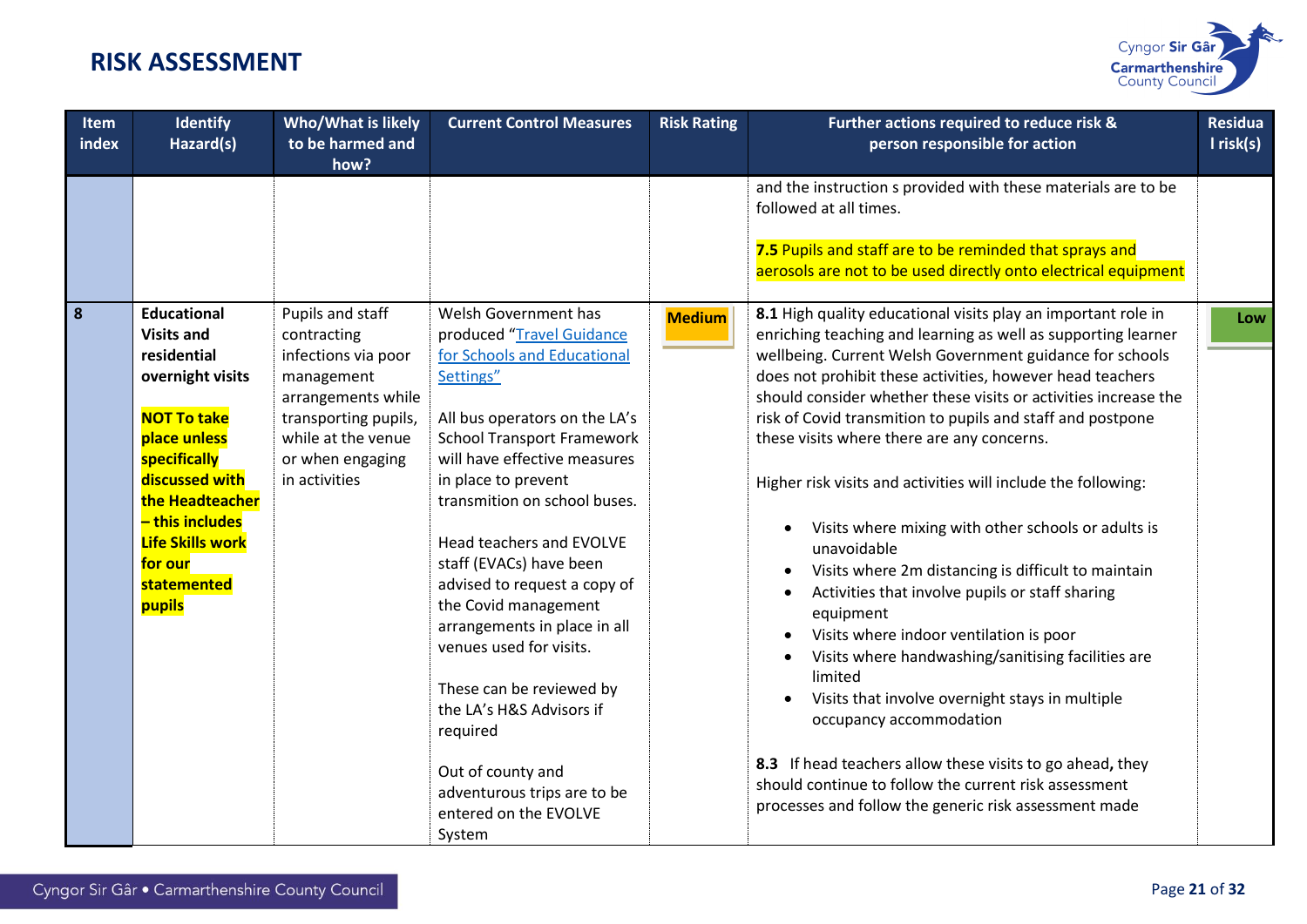

| Item<br>index | <b>Identify</b><br>Hazard(s) | Who/What is likely<br>to be harmed and<br>how? | <b>Current Control Measures</b> | <b>Risk Rating</b> | Further actions required to reduce risk &<br>person responsible for action                                                                                                                                                                                                                                                         | <b>Residua</b><br>$l$ risk(s) |
|---------------|------------------------------|------------------------------------------------|---------------------------------|--------------------|------------------------------------------------------------------------------------------------------------------------------------------------------------------------------------------------------------------------------------------------------------------------------------------------------------------------------------|-------------------------------|
|               |                              |                                                |                                 |                    | available to schools to undertake any types of educational<br>visits.                                                                                                                                                                                                                                                              |                               |
|               |                              |                                                |                                 |                    | 8.4 Prior to the visit the head teacher is to ensure that their<br>school is provided with the host organisation's Covid risk<br>assessment, and this is shared with all participating staff,<br>pupils (if appropriate) and parents.                                                                                              |                               |
|               |                              |                                                |                                 |                    | <b>Eddie Cummings or Adam Butler can be contacted for further</b><br>advice or to review the risk assessment                                                                                                                                                                                                                       |                               |
|               |                              |                                                |                                 |                    | 8.5 Residential, out of county and high risk adventurous<br>activities are to be entered onto EVOLVE - for more<br>information email GBennett@carmarthenshire.gov.uk                                                                                                                                                               |                               |
|               |                              |                                                |                                 |                    | 8.6 All risk assessments should include arrangements for<br>supporting a member of the group (a learner or staff member)<br>who develops COVID-19 symptoms during the visit.                                                                                                                                                       |                               |
|               |                              |                                                |                                 |                    | 8.7 Further guidance regarding educational visits is available<br>from local authority Education Visits Advisers, as well as the<br>Outdoor Education Advisers Panel, which has developed<br>guidance which may be useful for schools and settings<br>considering undertaking outdoor learning and off-site<br>adventurous visits. |                               |
|               |                              |                                                |                                 |                    | 8.8 Schools and settings considering travelling from Wales to<br>another part of the UK or wider Common Travel Area (Ireland,<br>Isle of Man, and the Channel Islands) or abroad for the<br>purpose of an educational visit should be mindful of any<br>restrictions in place at the destination country of their visit            |                               |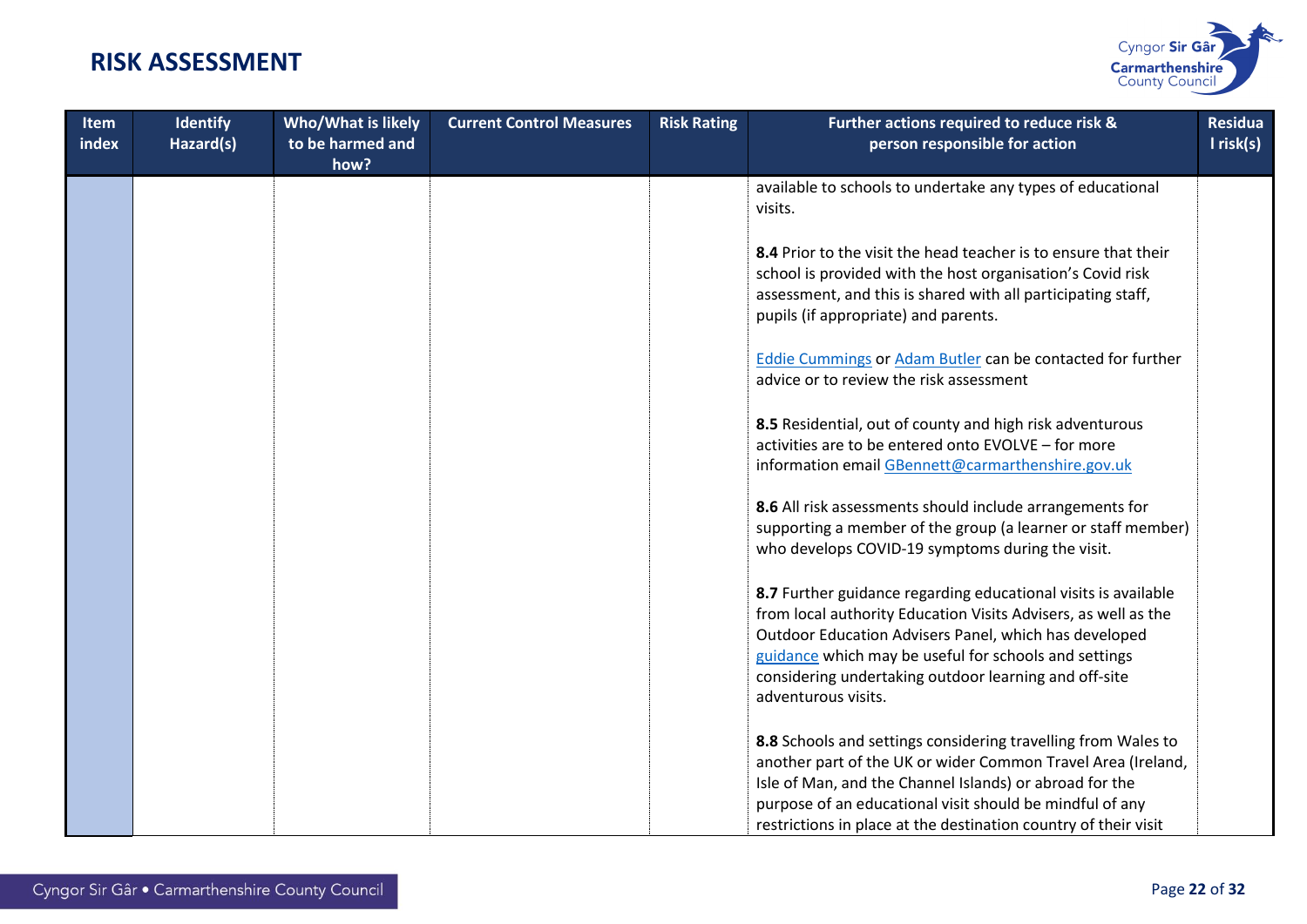

| Item<br>index | <b>Identify</b><br>Hazard(s) | Who/What is likely<br>to be harmed and<br>how? | <b>Current Control Measures</b> | <b>Risk Rating</b> | Further actions required to reduce risk &<br>person responsible for action                                                                                                                                                                                                                                                                                                                                                                                                                                                                                                                                                                                                                                          | <b>Residua</b><br>I risk(s) |
|---------------|------------------------------|------------------------------------------------|---------------------------------|--------------------|---------------------------------------------------------------------------------------------------------------------------------------------------------------------------------------------------------------------------------------------------------------------------------------------------------------------------------------------------------------------------------------------------------------------------------------------------------------------------------------------------------------------------------------------------------------------------------------------------------------------------------------------------------------------------------------------------------------------|-----------------------------|
|               |                              |                                                |                                 |                    | and follow all` related guidance as well as the guidance set<br>out in this document.                                                                                                                                                                                                                                                                                                                                                                                                                                                                                                                                                                                                                               |                             |
|               |                              |                                                |                                 |                    | 8.9 Welsh Government guidance on international travel,<br>including the requirements for testing and quarantine upon<br>return to the UK, is available on the Welsh Government and<br>UK Government website. This should be kept under review by<br>schools and head teachers should contact Head of Education<br>prior to considering all trips outside of the UK.<br>8.10 Overseas Trips<br>Schools are discouraged from arranging trips abroad at this<br>time. This is due to the ongoing uncertainty caused by<br>potential short notice changes to other countries' Covid RAG<br>rating and any associated restrictions and quarantine<br>requirements imposed by the host country or UK/Welsh<br>Government. |                             |
|               |                              |                                                |                                 |                    | This can impact of a school's insurance cover and while<br>medical and repatriation costs due to infectious diseases<br>(included Covid) are covered by CCC's current Insurance Policy<br>(March 21 - April 22), additional costs including quarantine<br>costs are not covered.                                                                                                                                                                                                                                                                                                                                                                                                                                    |                             |
|               |                              |                                                |                                 |                    | Please see the information contained in <b>Bwletin 01 11 2021</b><br><b>Bulletin for further information</b>                                                                                                                                                                                                                                                                                                                                                                                                                                                                                                                                                                                                        |                             |
|               |                              |                                                |                                 |                    | 8.11 The Association of British Insurers (ABI) has produced<br>information on travel insurance implications during the<br>current COVID-19 pandemic. Schools and settings who have<br>further questions about their insurance cover or would like<br>further reassurance, should contact their travel insurance<br>provider or Julie Standeven - Principal Risk Officer                                                                                                                                                                                                                                                                                                                                             |                             |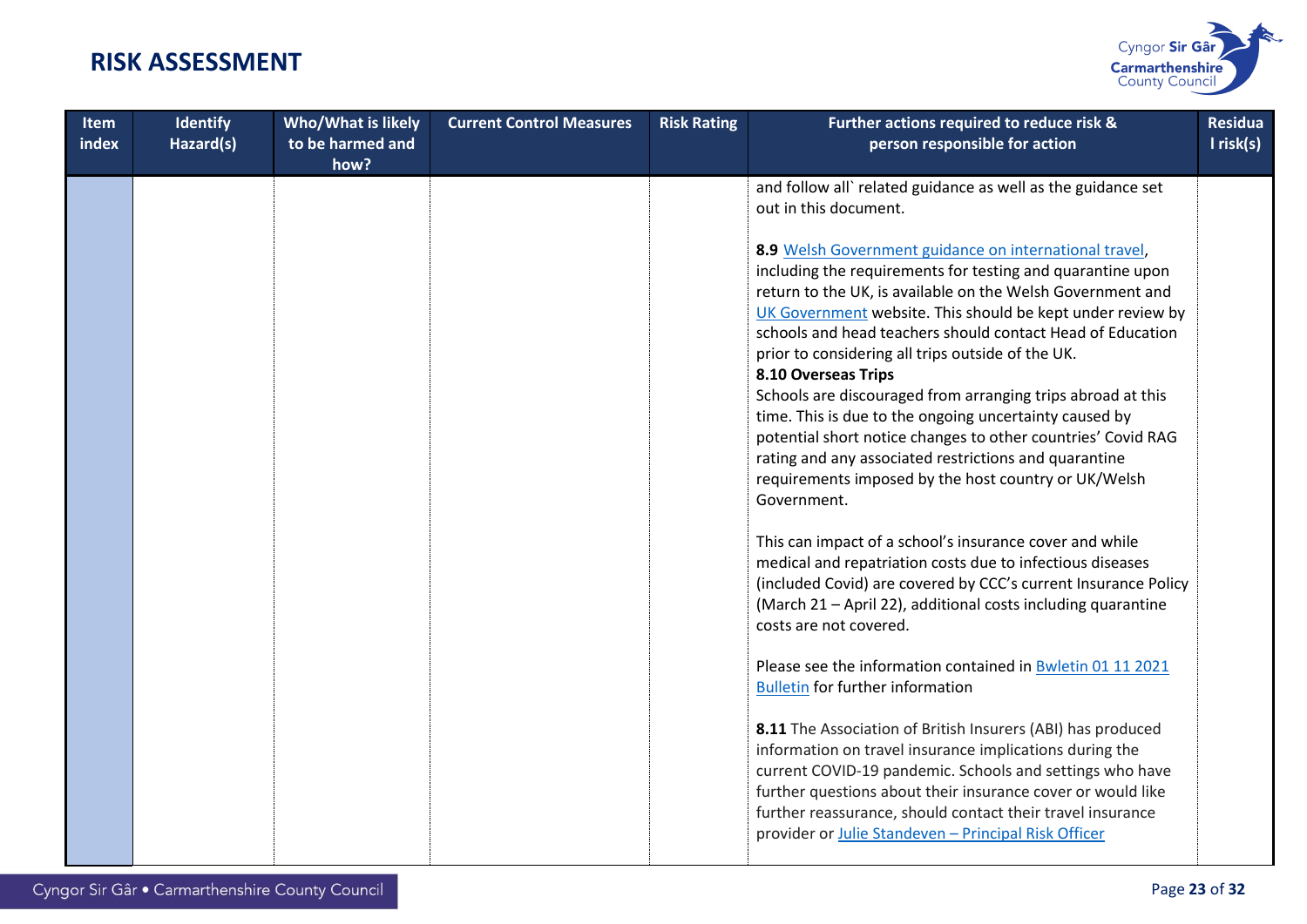

| <b>Item</b><br>index | <b>Identify</b><br>Hazard(s) | Who/What is likely<br>to be harmed and<br>how? | <b>Current Control Measures</b> | <b>Risk Rating</b> | Further actions required to reduce risk &<br>person responsible for action                                                                                                                                                                                                                                                                                          | <b>Residua</b><br>$l$ risk(s) |
|----------------------|------------------------------|------------------------------------------------|---------------------------------|--------------------|---------------------------------------------------------------------------------------------------------------------------------------------------------------------------------------------------------------------------------------------------------------------------------------------------------------------------------------------------------------------|-------------------------------|
|                      |                              |                                                |                                 |                    | 8.12 Welsh Government guidance on international travel,<br>including the requirements for testing and quarantine upon<br>return to the UK, is available on the Welsh Government and<br>UK Government website. This should be kept under review by<br>schools and head teachers should contact Head of Education<br>prior to considering all trips outside of County |                               |
|                      |                              |                                                |                                 |                    | 8.13 If schools plan to go ahead with overseas travel, they<br>should develop plans to react to any sudden changes to that<br>country's Covid status and the introduction of addition<br>measures for quarantine or testing and communicate these to<br>EVACs and others involved in these trips                                                                    |                               |
|                      |                              |                                                |                                 |                    | A "closed" WhatsApp group for parents, pupils, and staff with<br>a single, authoritative source of information (usually the head<br>teacher) can assist with the dissemination of accurate and<br>timely information.                                                                                                                                               |                               |
|                      |                              |                                                |                                 |                    | 8.14 Residential trips to Llangrannog or Pendine Education<br>Centre:                                                                                                                                                                                                                                                                                               |                               |
|                      |                              |                                                |                                 |                    | Both centres have shared multi occupancy accommodation<br>and while this is not currently prohibited, it should be noted<br>that social distancing is not practical in this type of<br>accommodation and pupils will spend a significant amount of<br>time in close proximity                                                                                       |                               |
|                      |                              |                                                |                                 |                    | Prior to attending overnight stays in Llangrannog or Pendine<br>Education Centre, schools should request a copy of the<br>Centre's risk assessment and communicate this to all staff<br>attending the trip.                                                                                                                                                         |                               |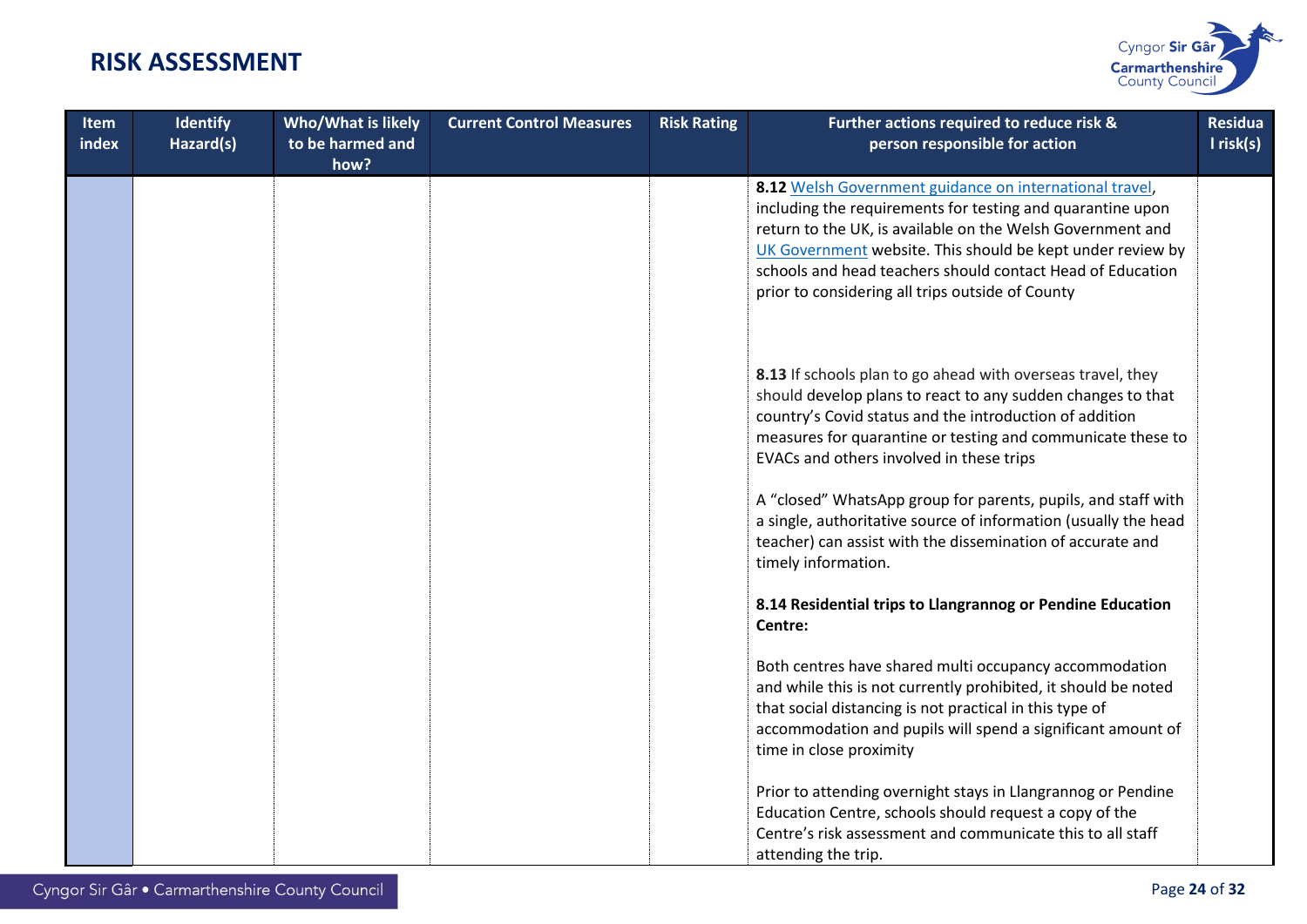

| Item<br>index | <b>Identify</b><br>Hazard(s)               | Who/What is likely<br>to be harmed and<br>how? | <b>Current Control Measures</b>                     | <b>Risk Rating</b> | Further actions required to reduce risk &<br>person responsible for action                                                                                                                                                                                                                                                                                                                                                                                                                                                                                                                                                                                                                                                                                                                                                                                                                                             | <b>Residua</b><br>I risk(s) |
|---------------|--------------------------------------------|------------------------------------------------|-----------------------------------------------------|--------------------|------------------------------------------------------------------------------------------------------------------------------------------------------------------------------------------------------------------------------------------------------------------------------------------------------------------------------------------------------------------------------------------------------------------------------------------------------------------------------------------------------------------------------------------------------------------------------------------------------------------------------------------------------------------------------------------------------------------------------------------------------------------------------------------------------------------------------------------------------------------------------------------------------------------------|-----------------------------|
|               |                                            |                                                |                                                     |                    | In addition, schools should remind all staff and pupils of the<br>following, particularly as this may be a time where it would be<br>easy to forget that there is still a requirement to take care of<br>themselves and each other:<br>Not to attend if they have symptoms or feel unwell<br>Not to attend if anyone in their household is positive<br>or has symptoms<br>Not to attend if they have been advised to self-isolate<br>$\bullet$<br>or have had a positive LFT or PCR test<br>Let their school or centre staff know immediately if<br>$\bullet$<br>they develop symptoms or begin to feel unwell<br>Continue with the use of LFTs (preferably the morning<br>$\bullet$<br>of the trip and the evening before returning to school<br>The requirement for good respiratory and hand<br>hygiene<br>Maintain 2m distance wherever possible<br>$\bullet$<br>Wear face coverings in indoors and communal areas |                             |
|               |                                            |                                                |                                                     |                    | Keep rooms well ventilated at all times<br>Secondary school, pupils and all staff should take a<br>daily LFT                                                                                                                                                                                                                                                                                                                                                                                                                                                                                                                                                                                                                                                                                                                                                                                                           |                             |
| 9.            | <b>Use of Lateral</b><br><b>Flow Tests</b> | Staff<br>Pupils                                | Updated guidance available<br>from Welsh Government | <b>MEDIUM</b>      | 9.1 In order to quickly detect asymptomatic individuals and<br>ask them to self-isolate as soon as possible to reduce the                                                                                                                                                                                                                                                                                                                                                                                                                                                                                                                                                                                                                                                                                                                                                                                              | LOW                         |
|               | (LFTs) in                                  |                                                | Schools                                             |                    | likelihood of clusters and outbreaks in schools, all staff and<br>learners of secondary school age and above are required to                                                                                                                                                                                                                                                                                                                                                                                                                                                                                                                                                                                                                                                                                                                                                                                           |                             |
|               | <b>Schools</b>                             |                                                | Online training on the use of                       |                    | test using Lateral Flow Tests (LFTs) 3 times a week at home                                                                                                                                                                                                                                                                                                                                                                                                                                                                                                                                                                                                                                                                                                                                                                                                                                                            |                             |
|               |                                            |                                                | LFTs provided by WG and LA                          |                    | from the start of the new January 2022 term. SUNDAY,                                                                                                                                                                                                                                                                                                                                                                                                                                                                                                                                                                                                                                                                                                                                                                                                                                                                   |                             |
|               |                                            |                                                | All schools involved in the                         |                    | <b>WEDNESDAY &amp; FRIDAY</b>                                                                                                                                                                                                                                                                                                                                                                                                                                                                                                                                                                                                                                                                                                                                                                                                                                                                                          |                             |
|               |                                            |                                                | LFT process have received                           |                    | 9.2 LFTs are available to:                                                                                                                                                                                                                                                                                                                                                                                                                                                                                                                                                                                                                                                                                                                                                                                                                                                                                             |                             |
|               |                                            |                                                | support and guidance from                           |                    |                                                                                                                                                                                                                                                                                                                                                                                                                                                                                                                                                                                                                                                                                                                                                                                                                                                                                                                        |                             |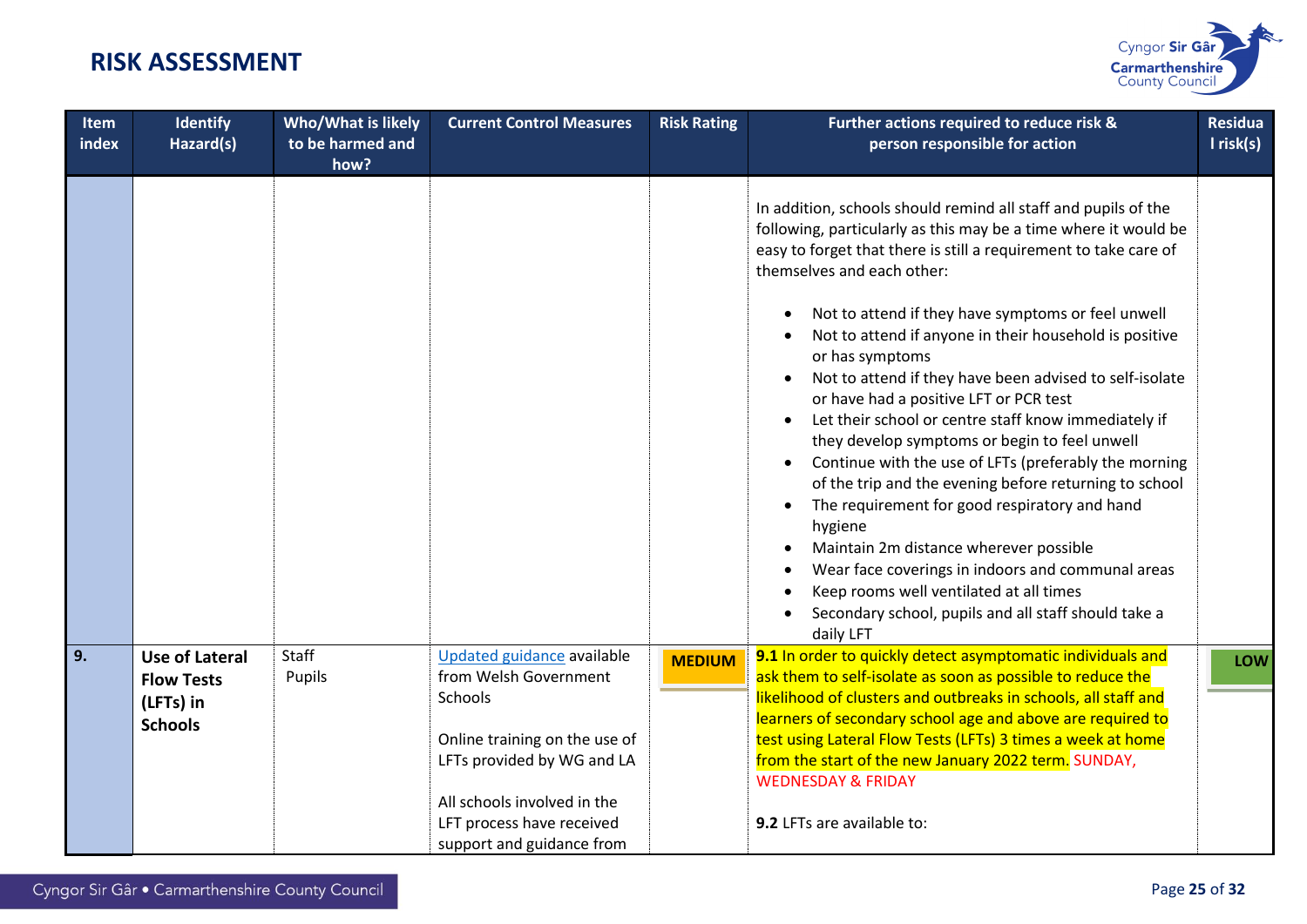

| Item<br>index | <b>Identify</b><br>Hazard(s) | <b>Who/What is likely</b><br>to be harmed and<br>how? | <b>Current Control Measures</b>             | <b>Risk Rating</b> | Further actions required to reduce risk &<br>person responsible for action                                                                                                                                                                                                                      | <b>Residua</b><br>I risk(s) |
|---------------|------------------------------|-------------------------------------------------------|---------------------------------------------|--------------------|-------------------------------------------------------------------------------------------------------------------------------------------------------------------------------------------------------------------------------------------------------------------------------------------------|-----------------------------|
|               |                              |                                                       | <b>Education &amp; Children</b><br>Services |                    | all members of staff in all schools, colleges,<br>universities<br>staff in childcare and play work settings<br>secondary school pupils<br>all Further Education (FE) learners                                                                                                                   |                             |
|               |                              |                                                       |                                             |                    | 9.3 In line with the approach for Health and Social Care, staff<br>working in special educational provision (Our A&O Unit) will,<br>from 22 December 2021, be asked to test using LFTs every day<br>before they come to work.                                                                   |                             |
|               |                              |                                                       |                                             |                    | 9.4 Staff working in mainstream schools and colleges in high<br>prevalence areas may be temporarily advised to increase the<br>frequency of their testing to every day if local CMG/IMTs<br>advise it necessary. This will be communicated to head<br>teachers by the LA's Education Department |                             |
|               |                              |                                                       |                                             |                    | 9.5 To facilitate access to tests for those who regularly work in<br>education and childcare settings but are not directly<br>associated with one school or setting, or work from their<br>home, can order online, collect from their pharmacy or a local<br>collection site.                   |                             |
|               |                              |                                                       |                                             |                    | Line managers are to identify these staff and ensure they<br>understand the appropriate testing requirements<br>commensurate with their role                                                                                                                                                    |                             |
|               |                              |                                                       |                                             |                    | 9.7 The LFTs provided to staff and learners for regular<br>asymptomatic testing may also be used for daily testing if staff<br>or learners are identified as a close contact (or household<br>contact) of a confirmed case.                                                                     |                             |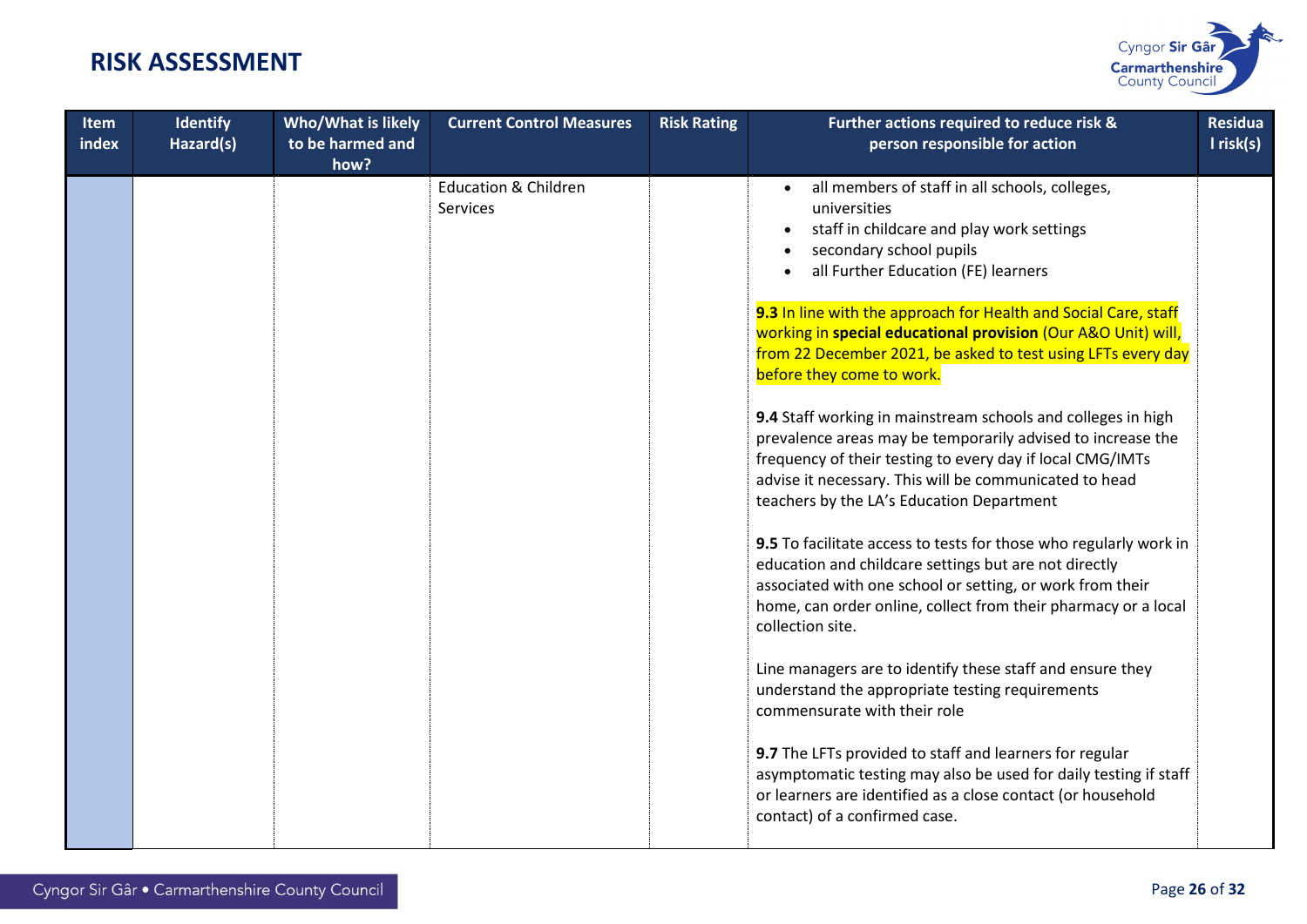

| <b>Item</b><br>index | <b>Identify</b><br>Hazard(s) | <b>Who/What is likely</b><br>to be harmed and<br>how? | <b>Current Control Measures</b> | <b>Risk Rating</b> | Further actions required to reduce risk &<br>person responsible for action                                                                                                                                                        | <b>Residua</b><br>I risk(s) |
|----------------------|------------------------------|-------------------------------------------------------|---------------------------------|--------------------|-----------------------------------------------------------------------------------------------------------------------------------------------------------------------------------------------------------------------------------|-----------------------------|
|                      |                              |                                                       |                                 |                    | 9.8 Primary schools will be provided with an additional small<br>supply of LFTs to support the daily testing of any primary<br>pupils whose parents or carers choose to take up this option<br>and cannot access tests elsewhere. |                             |
|                      |                              |                                                       |                                 |                    | 9.9 LFTs for non-educational staff can be accessed via Get<br>rapid lateral flow COVID-19 tests if you do not have<br>symptoms.                                                                                                   |                             |
|                      |                              |                                                       |                                 |                    | 9.10 Anyone who tests positive using a Lateral Flow Test (LFT)<br>must not attend a school / setting and they must undertake<br>the following actions:                                                                            |                             |
|                      |                              |                                                       |                                 |                    | book a follow up PCR test through the online booking<br>portal within 24 hours<br>• notify their setting of the LFT and PCR result<br>notify other organisations as per the guidance for<br>your sector (LAs or CIW)              |                             |
|                      |                              |                                                       |                                 |                    | They may also be contacted by the local contact tracing team                                                                                                                                                                      |                             |
|                      |                              |                                                       |                                 |                    | 9.11 Head teachers are to ensure that all staff and pupils in<br>secondary schools are aware of these requirements.                                                                                                               |                             |
|                      |                              |                                                       |                                 |                    | 9.12 Anyone testing positive via a PCR will be contacted by<br>the local contact tracing team to identify contacts who will<br>need to self-isolate. They must follow all advice given by the<br>local contact tracing team.      |                             |
|                      |                              |                                                       |                                 |                    | 9.13 Where vulnerable learners are self-isolating it is<br>important that schools put systems in place to keep in contact                                                                                                         |                             |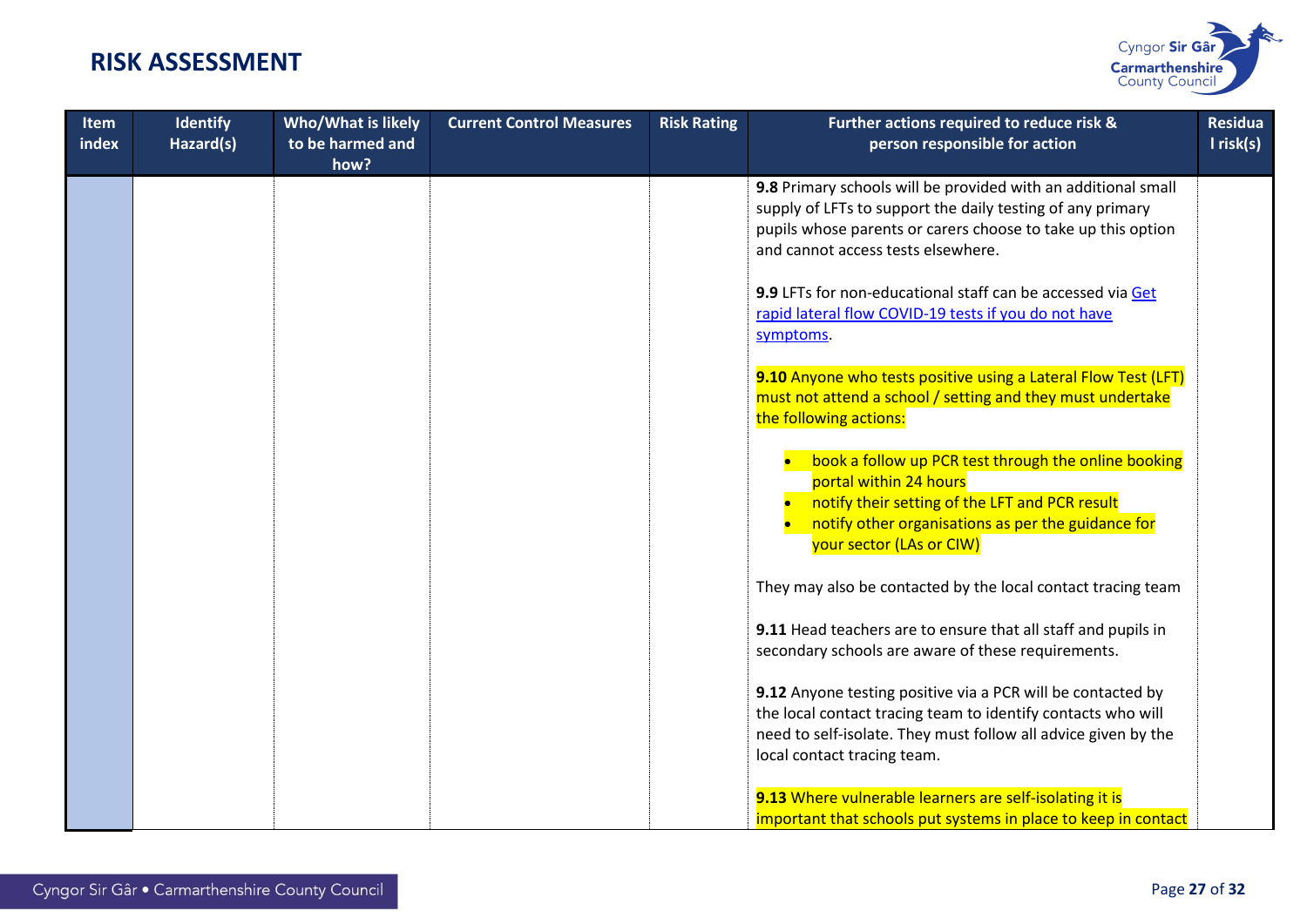

| <b>Item</b><br>index | <b>Identify</b><br>Hazard(s) | <b>Who/What is likely</b><br>to be harmed and<br>how? | <b>Current Control Measures</b> | <b>Risk Rating</b> | Further actions required to reduce risk &<br>person responsible for action                                                                                                                                                                                                                                                                                                                                     | <b>Residua</b><br>$l$ risk(s) |
|----------------------|------------------------------|-------------------------------------------------------|---------------------------------|--------------------|----------------------------------------------------------------------------------------------------------------------------------------------------------------------------------------------------------------------------------------------------------------------------------------------------------------------------------------------------------------------------------------------------------------|-------------------------------|
|                      |                              |                                                       |                                 |                    | with them, offer pastoral support, and check they are able to<br>access education support.                                                                                                                                                                                                                                                                                                                     |                               |
|                      |                              |                                                       |                                 |                    | 9.14 Close contacts (who are 5 years or older) of those who<br>are identified as a confirmed case are advised to undertake<br>lateral flow testing for 7 days. This also applies to anyone who<br>has a positive case in their household.                                                                                                                                                                      |                               |
|                      |                              |                                                       |                                 |                    | A close contact is anyone who has had any of the following<br>types of contact with someone who has tested positive for<br><b>COVID-19:</b>                                                                                                                                                                                                                                                                    |                               |
|                      |                              |                                                       |                                 |                    | face-to-face contact including being coughed on or<br>having a conversation within 1 metre<br>skin-to-skin physical contact for any length of time<br>contact within 1 metre for one minute or longer<br>without face-to-face contact<br>contact within 2 metres of someone for more than 15<br>minutes (as a one-off contact, or added up together<br>over 1 day)<br>travelled in the same vehicle or a plane |                               |
|                      |                              |                                                       |                                 |                    | 9.15 Fully vaccinated staff working in special educational<br>provision who are identified as a contact of someone with<br>COVID-19 will follow a return to work testing scheme.                                                                                                                                                                                                                               |                               |
|                      |                              |                                                       |                                 |                    | Subject to a risk assessment between the member of staff and<br>their manager, they will be asked to take a PCR test and<br>should wait for a negative result before returning to work.<br>They will also be asked to take Lateral Flow tests for 10 days<br>from their last contact with the confirmed case or for 10 days                                                                                    |                               |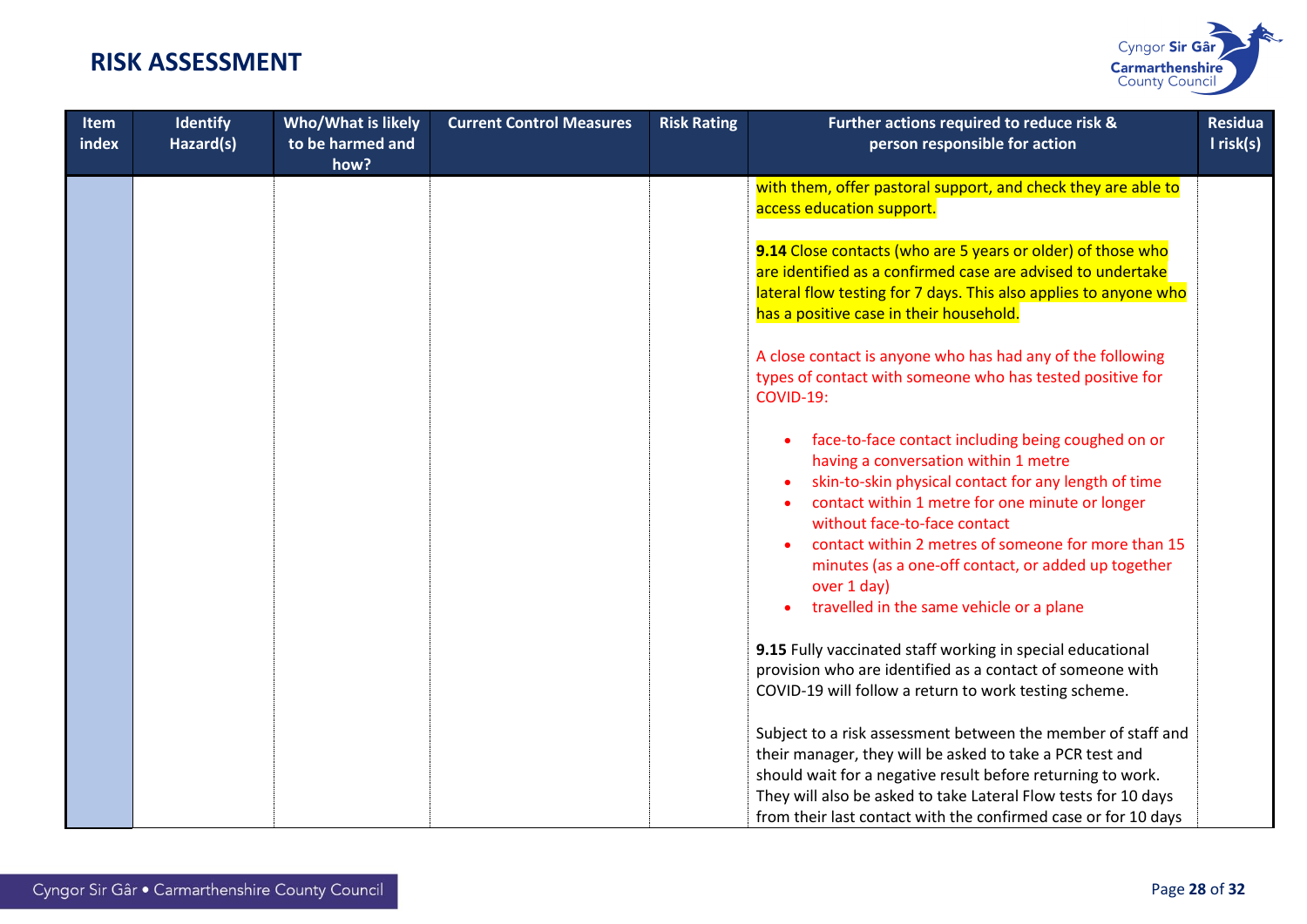

| <b>Item</b><br>index | <b>Identify</b><br>Hazard(s)           | Who/What is likely<br>to be harmed and<br>how?                                                                                                                                                                                                            | <b>Current Control Measures</b>                                                                            | <b>Risk Rating</b> | Further actions required to reduce risk &<br>person responsible for action                                                                                                                                                                                                                                                                                                                                                                                                                                                                                                                                                                                                                                                                                                                                                                                                                                                                                                                                                                                                                                                                                                 | <b>Residua</b><br>I risk(s) |
|----------------------|----------------------------------------|-----------------------------------------------------------------------------------------------------------------------------------------------------------------------------------------------------------------------------------------------------------|------------------------------------------------------------------------------------------------------------|--------------------|----------------------------------------------------------------------------------------------------------------------------------------------------------------------------------------------------------------------------------------------------------------------------------------------------------------------------------------------------------------------------------------------------------------------------------------------------------------------------------------------------------------------------------------------------------------------------------------------------------------------------------------------------------------------------------------------------------------------------------------------------------------------------------------------------------------------------------------------------------------------------------------------------------------------------------------------------------------------------------------------------------------------------------------------------------------------------------------------------------------------------------------------------------------------------|-----------------------------|
|                      |                                        |                                                                                                                                                                                                                                                           |                                                                                                            |                    | from the point they a household member is confirmed<br>positive from a LFD or PCR test result.<br>Staff can use any tests they may have at home already. If not,<br>they can order online, collect from their pharmacy or a local<br>collection site.                                                                                                                                                                                                                                                                                                                                                                                                                                                                                                                                                                                                                                                                                                                                                                                                                                                                                                                      |                             |
| 10                   | <b>TTP</b><br>arrangements             | Staff<br>Pupils<br>Changes to TTP<br>arrangements in<br>schools not being<br>communicated<br>effectively or<br>followed by schools<br>resulting in<br>absences that<br>impact on the<br>operation of the<br>school or<br>unrequired<br>absences of pupils | WG guidance has been<br>updated and the current<br>guidance dated 22<br>December 2021 is to be<br>followed | <b>MEDIUM</b>      | 10.1 Head teachers are to continue to follow the current<br>arrangements for TTP and self-isolation and regularly review<br>Welsh Governments guidance regarding requirements for<br>their staff and pupils to self-isolate.<br>10.2 The LA via Head Teachers' Briefings and direct<br>communication via Porth etc. will inform schools of the<br>current Welsh Government requirements for self-isolation<br>10.3 From 31 December, if a person is currently self-isolating<br>as a positive case or a person test positive for COVID-19 they<br>must self-isolate for seven days. On day six of isolation, they<br>should take a lateral flow test and another test 24 hours later.<br>If both results are negative, it is likely they are not infectious.<br>However, if either of the tests taken on day six or seven are<br>positive, the person should remain in isolation until they have<br>had two negative lateral flow tests or day 10 - whichever is<br>sooner. A positive result on either day six or seven indicates<br>the person is likely to still be infectious and therefore at risk of<br>passing on coronavirus to others.<br>See changes to guidance | <b>LOW</b>                  |
| 11                   | <b>Visits to schools</b><br>including: | Pupils<br>Staff<br><b>Visitors</b>                                                                                                                                                                                                                        | Schools are required to<br>follow their current<br>arrangements for managing                               | <b>Medium</b>      | 11.1 Visits from Educational Phycologists, ESAs, Health<br>Workers, Social Services, Property Services, Contractors etc                                                                                                                                                                                                                                                                                                                                                                                                                                                                                                                                                                                                                                                                                                                                                                                                                                                                                                                                                                                                                                                    | Low                         |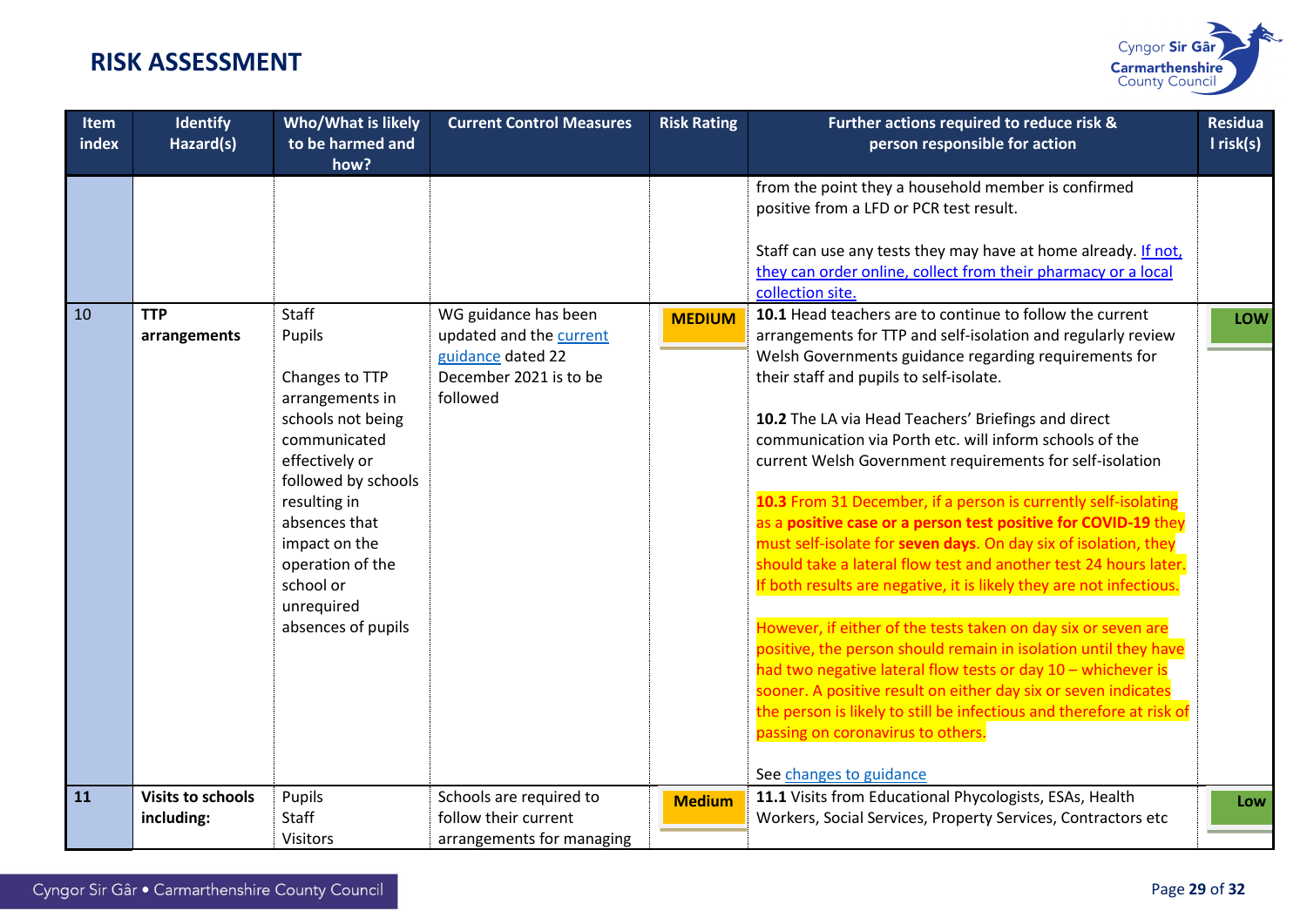

| Item<br>index | Identify<br>Hazard(s)                                                                                                                                                                                                                                                                 | Who/What is likely<br>to be harmed and                                                      | <b>Current Control Measures</b>                                                                                                                                                                                                                                                                                                                                                                                                                                                                                                                                                                                                                                                                 | <b>Risk Rating</b> | Further actions required to reduce risk &<br>person responsible for action                                                                                                                                                                                                                                                                                                                                                                                                                                                                                                                   | <b>Residua</b><br>I risk(s) |
|---------------|---------------------------------------------------------------------------------------------------------------------------------------------------------------------------------------------------------------------------------------------------------------------------------------|---------------------------------------------------------------------------------------------|-------------------------------------------------------------------------------------------------------------------------------------------------------------------------------------------------------------------------------------------------------------------------------------------------------------------------------------------------------------------------------------------------------------------------------------------------------------------------------------------------------------------------------------------------------------------------------------------------------------------------------------------------------------------------------------------------|--------------------|----------------------------------------------------------------------------------------------------------------------------------------------------------------------------------------------------------------------------------------------------------------------------------------------------------------------------------------------------------------------------------------------------------------------------------------------------------------------------------------------------------------------------------------------------------------------------------------------|-----------------------------|
|               | <b>Visits by LA</b><br>$\bullet$<br>Peripatetic<br><b>Staff</b><br><b>Other LA</b><br>$\bullet$<br>staff<br>Health<br>$\bullet$<br>visitors<br><b>Social</b><br>$\bullet$<br><b>Workers</b><br><b>Governors</b><br>$\bullet$<br><b>Maintenance</b><br>$\bullet$<br><b>Contractors</b> | how?<br>Infection brought<br>into a school by<br>symptomatic or<br>asymptomatic<br>visitors | visitors to their schools as<br>detailed in their current risk<br>assessment.<br>These include:<br>Prearranging visits<br>$\bullet$<br>wherever possible<br>No visitors are to enter<br>$\bullet$<br>schools who have<br>symptoms of Covid or<br>have been advised too<br>self-isolate or tested<br>positive<br>Washing sanitising hands<br>$\bullet$<br>on entry and when<br>leaving<br>All rooms to be kept well<br>ventilated<br>Rooms to be cleaned<br>$\bullet$<br>after use<br>Face coverings to be<br>$\bullet$<br>worn as appropriate<br>Adults to maintain 2m<br>$\bullet$<br>distance wherever<br>possible<br>All LA's Peripatetic Services<br>have bespoke arrangements<br>in place. |                    | may, for operational, wellbeing or safety reasons have to be<br>held in school and possibly "face to face" with pupils or staff.<br>Head teachers are to ensure these visits take place within the<br>framework for visitors detailed in their current risk<br>assessments and visitors are to follow all local management<br>arrangements<br>11.2 All LAs managers and peripatetic staff have been advised<br>to limit visits to only those that are essential and cannot be<br>undertaken virtually.<br>11.3 Governors' meeting should be held via MS Teams or<br>Zoom wherever practical. |                             |
|               |                                                                                                                                                                                                                                                                                       |                                                                                             |                                                                                                                                                                                                                                                                                                                                                                                                                                                                                                                                                                                                                                                                                                 |                    |                                                                                                                                                                                                                                                                                                                                                                                                                                                                                                                                                                                              |                             |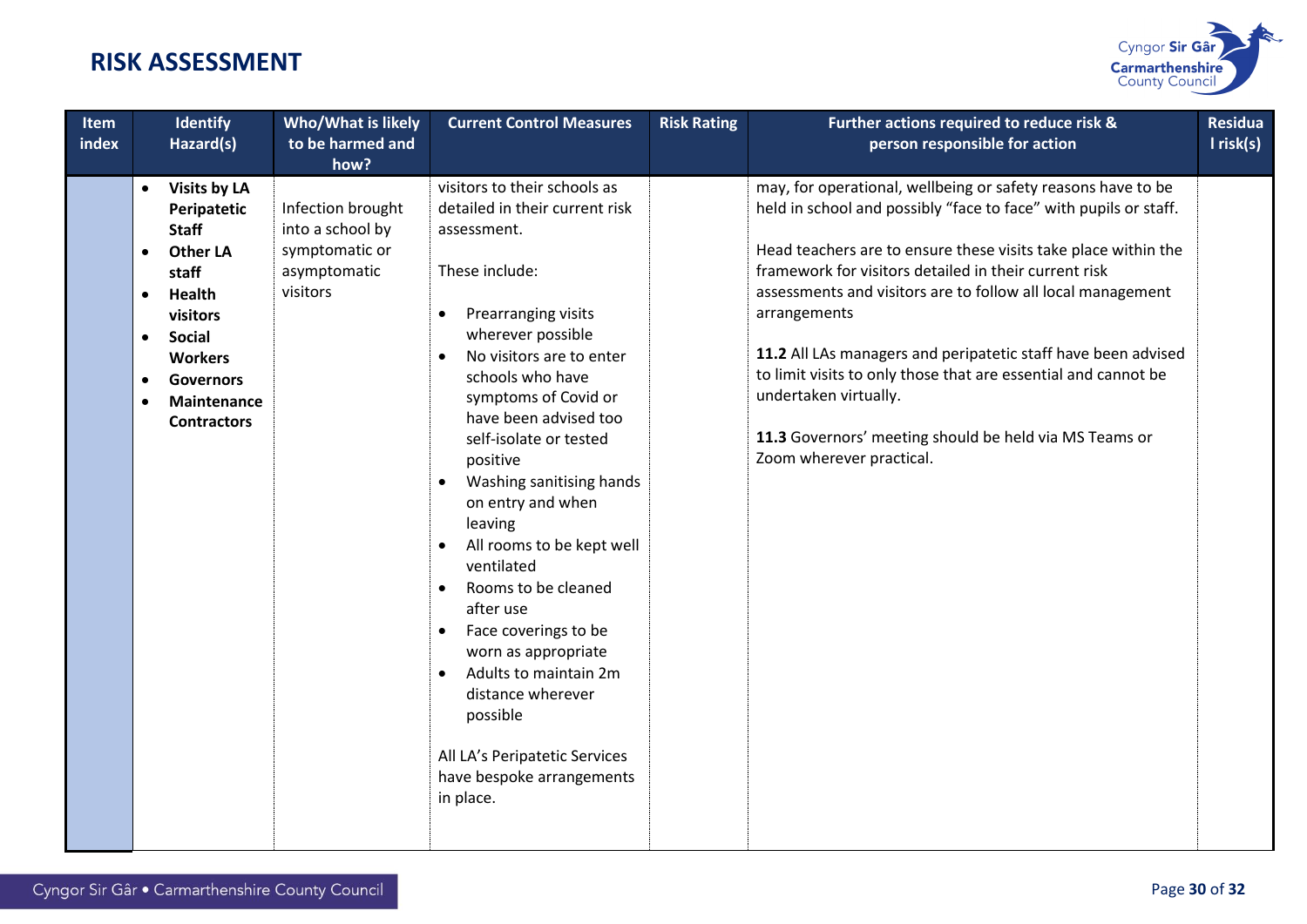

| Item<br>index | Identify<br>Hazard(s)                                                                                                        | <b>Who/What is likely</b><br>to be harmed and<br>how?                                                                               | <b>Current Control Measures</b>                                                                                                                                    | <b>Risk Rating</b> | Further actions required to reduce risk &<br>person responsible for action                                                                                                                                                                                                                                                                                                                                                                                                                                                                                                                                            | <b>Residua</b><br>$I$ risk(s) |
|---------------|------------------------------------------------------------------------------------------------------------------------------|-------------------------------------------------------------------------------------------------------------------------------------|--------------------------------------------------------------------------------------------------------------------------------------------------------------------|--------------------|-----------------------------------------------------------------------------------------------------------------------------------------------------------------------------------------------------------------------------------------------------------------------------------------------------------------------------------------------------------------------------------------------------------------------------------------------------------------------------------------------------------------------------------------------------------------------------------------------------------------------|-------------------------------|
| 12            | <b>Community</b><br>singing and<br>playing of<br>"blown"<br>instruments in<br>classrooms and<br>other areas of<br>the school | Pupils<br>Staff<br>Risk of transmition<br>via increased<br>aerosol production<br>during singing and<br>playing blown<br>instruments | LA's Peripatetic Music<br>Service have risk<br>assessments and detailed<br>guidance in place for the<br>safe arrangements required<br>for music lessons in schools | <b>Medium</b>      | 12.1 Head teachers and music staff are to continue to follow<br>their current risk assessments for all music based activities.<br>This will include:<br>Ensuring rooms are well ventilated at all times<br>All rooms are to be "purged" and cleaned after every<br>session<br>A minimum of 3m distancing is maintained between<br>$\bullet$<br>music tutors and pupils<br>Perspex Screens are in place as required to minimise<br>direct transmission routes<br>All participants are to wash/sanitise their hands on<br>entering and leaving<br>All singers are to stand side by side, facing forward<br>and 2m apart | Low                           |
| 13            | Hiring rooms,<br>halls etc to<br>external<br>organisations<br>We are not hiring<br>out rooms at RP<br>currently              | Staff<br>Pupils<br><b>Visitors</b><br>Infection brought<br>into schools via<br>visitors using rooms<br>and halls in schools         | Schools have management<br>arrangements in place for<br>visitors as detailed in their<br>current risk assessments                                                  | <b>High</b>        | 12.2 Further advice and guidance will be provided to head<br>teachers when available<br>13.1 Under the current "high level" for Carmarthenshire<br>schools, head teachers should not undertake any<br>arrangements for hiring rooms, halls, or other indoor areas of<br>their school (except 3G sports pitches) to external<br>organisations without authority from the LA's Head of Access<br>to Education<br>13.2 Advice on continuing with existing contracts and hiring<br>agreements will be forwarded to schools as soon as possible                                                                            | <b>Medium</b>                 |